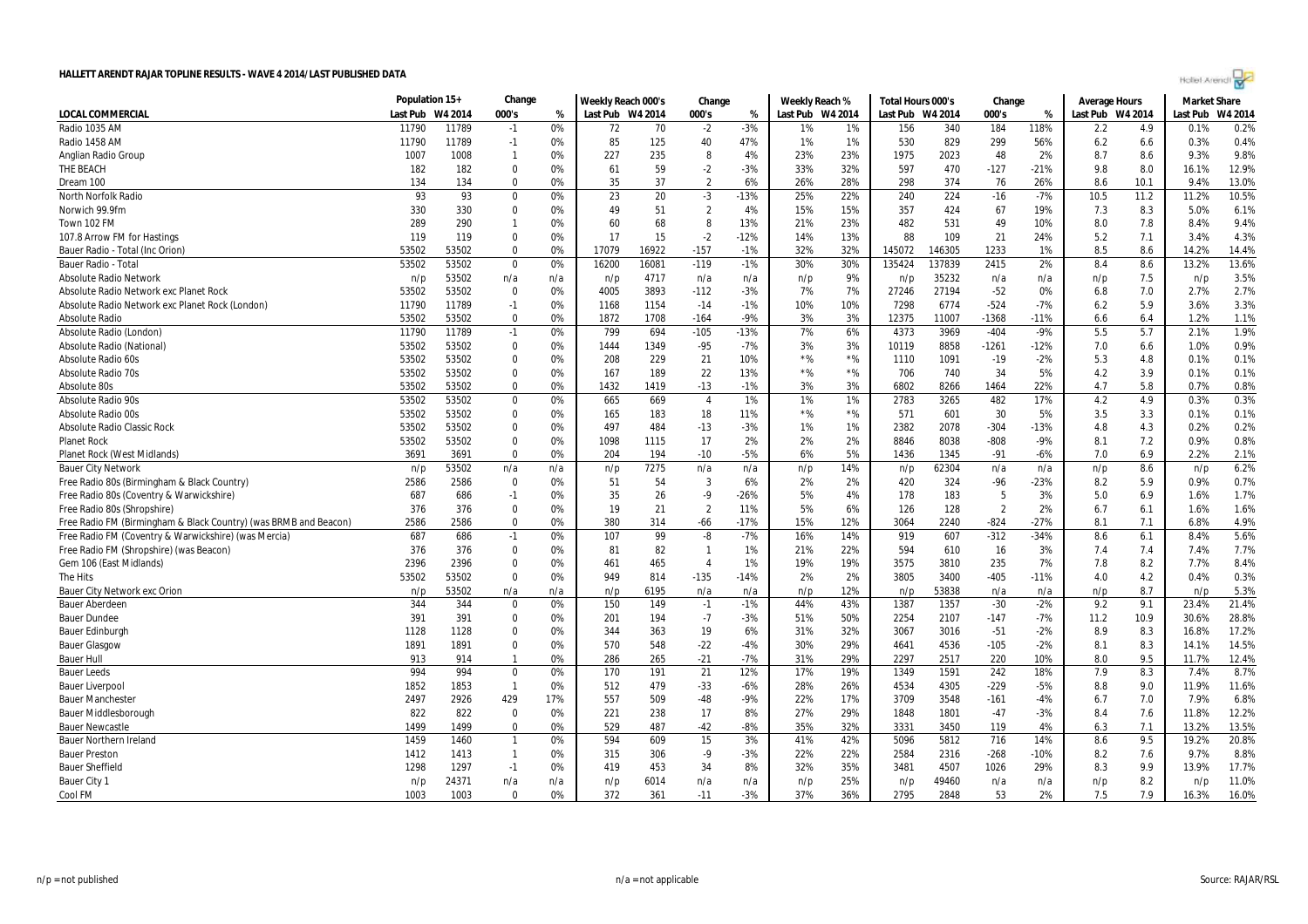Hollel Arendi

|                                                | Population 15+   |       | Change       |     | Weekly Reach 000's |      | Change         |        | Weekly Reach %   |     | Total Hours 000's |       | Change |        | Average Hours    |      | <b>Market Share</b> |         |
|------------------------------------------------|------------------|-------|--------------|-----|--------------------|------|----------------|--------|------------------|-----|-------------------|-------|--------|--------|------------------|------|---------------------|---------|
| <b>LOCAL COMMERCIAL</b>                        | Last Pub W4 2014 |       | 000's        | %   | Last Pub W4 2014   |      | 000's          | %      | Last Pub W4 2014 |     | Last Pub W4 2014  |       | 000's  | %      | Last Pub W4 2014 |      | Last Pub            | W4 2014 |
| Downtown Radio (DTR)                           | 1459             | 1460  | $\mathbf{1}$ | 0%  | 269                | 307  | 38             | 14%    | 18%              | 21% | 2301              | 2964  | 663    | 29%    | 8.6              | 9.7  | 8.7%                | 10.6%   |
| Bauer City 1 exc Orion                         | n/p              | 17945 | n/a          | n/a | n/p                | 4955 | n/a            | n/a    | n/p              | 28% | n/p               | 41565 | n/a    | n/a    | n/p              | 8.4  | n/p                 | 12.5%   |
| Bauer City 1 (England)                         | n/p              | 18686 | n/a          | n/a | n/p                | 3963 | n/a            | n/a    | n/p              | 21% | n/p               | 30922 | n/a    | n/a    | n/p              | 7.8  | n/p                 | 8.9%    |
| Bauer City 1 (England) exc Orion               | n/p              | 12260 | n/a          | n/a | n/p                | 2904 | n/a            | n/a    | n/p              | 24% | n/p               | 23027 | n/a    | n/a    | n/p              | 7.9  | n/p                 | 9.9%    |
| Radio Aire                                     | 647              | 647   | $\Omega$     | 0%  | 98                 | 117  | 19             | 19%    | 15%              | 18% | 593               | 775   | 182    | 31%    | 6.1              | 6.6  | 5.1%                | 6.5%    |
| C.F.M. (Bauer Carlisle)                        | 253              | 253   | $\mathbf 0$  | 0%  | 112                | 108  | $-4$           | $-4%$  | 44%              | 43% | 1140              | 1081  | $-59$  | $-5%$  | 10.1             | 10.0 | 21.1%               | 21.4%   |
| Radio City                                     | 1852             | 1853  | $\mathbf{1}$ | 0%  | 400                | 376  | $-24$          | $-6%$  | 22%              | 20% | 3255              | 3159  | -96    | $-3%$  | 8.1              | 8.4  | 8.5%                | 8.5%    |
| City Talk 105.9                                | 1611             | 1611  | $\Omega$     | 0%  | 77                 | 81   | $\overline{4}$ | 5%     | 5%               | 5%  | 247               | 360   | 113    | 46%    | 3.2              | 4.5  | 0.7%                | 1.1%    |
| <b>Key 103</b>                                 | 2497             | 2926  | 429          | 17% | 507                | 458  | $-49$          | $-10%$ | 20%              | 16% | 3041              | 2875  | $-166$ | $-5%$  | 6.0              | 6.3  | 6.4%                | 5.5%    |
| Hallam FM                                      | 1298             | 1297  | $-1$         | 0%  | 352                | 381  | 29             | 8%     | 27%              | 29% | 2678              | 3223  | 545    | 20%    | 7.6              | 8.5  | 10.7%               | 12.6%   |
| Metro Radio                                    | 1499             | 1499  | $\mathbf 0$  | 0%  | 446                | 413  | $-33$          | $-7%$  | 30%              | 28% | 2500              | 2828  | 328    | 13%    | 5.6              | 6.8  | 9.9%                | 11.1%   |
| <b>Rock FM</b>                                 | 1264             | 1264  | $\mathbf{0}$ | 0%  | 284                | 284  | $\mathbf 0$    | 0%     | 22%              | 22% | 2268              | 1877  | $-391$ | $-17%$ | 8.0              | 6.6  | 9.4%                | 7.8%    |
| <b>TFM Radio</b>                               | 822              | 822   | $\Omega$     | 0%  | 163                | 187  | 24             | 15%    | 20%              | 23% | 1234              | 1173  | $-61$  | $-5%$  | 7.6              | 6.3  | 7.9%                | 7.9%    |
| <b>Viking FM</b>                               | 913              | 914   | $\mathbf{1}$ | 0%  | 230                | 208  | $-22$          | -10%   | 25%              | 23% | 1536              | 1505  | $-31$  | $-2%$  | 6.7              | 7.2  | 7.8%                | 7.4%    |
| Wave 105 FM (Bauer South Coast)                | 1811             | 1811  | $\mathbf 0$  | 0%  | 360                | 366  | 6              | 2%     | 20%              | 20% | 4325              | 4114  | $-211$ | $-5%$  | 12.0             | 11.2 | 11.8%               | 11.4%   |
| Bauer City 1 (Scotland)                        | 4236             | 4236  | $\mathbf 0$  | 0%  | 1462               | 1458 | $-4$           | 0%     | 35%              | 34% | 13123             | 13325 | 202    | 2%     | 9.0              | 9.1  | 18.0%               | 18.1%   |
| Clyde 1 FM                                     | 1891             | 1891  | $\Omega$     | 0%  | 496                | 479  | $-17$          | $-3%$  | 26%              | 25% | 3557              | 3596  | 39     | 1%     | 7.2              | 7.5  | 10.8%               | 11.5%   |
| Radio Borders (Bauer Borders)                  | 110              | 110   | $\Omega$     | 0%  | 57                 | 57   | $\mathbf{0}$   | 0%     | 52%              | 52% | 724               | 706   | $-18$  | $-2%$  | 12.8             | 12.4 | 34.1%               | 34.1%   |
| Forth 1                                        | 1128             | 1128  | $\mathbf 0$  | 0%  | 323                | 337  | 14             | 4%     | 29%              | 30% | 2655              | 2696  | 41     | 2%     | 8.2              | 8.0  | 14.5%               | 15.3%   |
| Moray Firth Radio (Bauer Inverness)            | 250              | 250   | $\Omega$     | 0%  | 119                | 116  | $-3$           | $-3%$  | 48%              | 46% | 1197              | 1243  | 46     | 4%     | 10.0             | 10.7 | 23.8%               | 23.6%   |
| Northsound 1                                   | 344              | 344   | $\pmb{0}$    | 0%  | 131                | 129  | $-2$           | $-2%$  | 38%              | 37% | 1177              | 1061  | $-116$ | $-10%$ | 9.0              | 8.2  | 19.8%               | 16.7%   |
| Tay FM                                         | 391              | 391   | $\mathbf 0$  | 0%  | 152                | 151  | $-1$           | $-1%$  | 39%              | 39% | 1367              | 1416  | 49     | 4%     | 9.0              | 9.4  | 18.6%               | 19.3%   |
| West Sound (Bauer Southwest Scotland)          | 398              | 397   | $-1$         | 0%  | 180                | 185  | 5              | 3%     | 45%              | 47% | 2016              | 2071  | 55     | 3%     | 11.2             | 11.2 | 26.9%               | 26.4%   |
| Bauer City 2                                   | n/p              | 17984 | n/a          | n/a | n/p                | 1076 | n/a            | n/a    | n/p              | 6%  | n/p               | 9085  | n/a    | n/a    | n/p              | 8.4  | n/p                 | 2.8%    |
| Bauer City 2 exc Orion                         | n/p              | 14335 | n/a          | n/a | n/p                | 977  | n/a            | n/a    | n/p              | 7%  | n/p               | 8514  | n/a    | n/a    | n/p              | 8.7  | n/p                 | 3.3%    |
| Bauer City 2 (England)                         | n/p              | 14339 | n/a          | n/a | n/p                | 771  | n/a            | n/a    | n/p              | 5%  | n/p               | 6763  | n/a    | n/a    | n/p              | 8.8  | n/p                 | 2.6%    |
| Bauer City 2 (England) exc Orion               | 10625            | 10691 | 66           | 1%  | 672                | 673  | $\overline{1}$ | 0%     | 6%               | 6%  | 5749              | 6192  | 443    | 8%     | 8.6              | 9.2  | 2.8%                | 3.1%    |
| Magic AM (Sheffield) (will be Hallam 2)        | 1298             | 1297  | $-1$         | 0%  | 102                | 121  | 19             | 19%    | 8%               | 9%  | 804               | 1284  | 480    | 60%    | 7.9              | 10.6 | 3.2%                | 5.0%    |
| Magic 828 (Leeds) (will be Radio Aire 2)       | 994              | 994   | $\mathbf{0}$ | 0%  | 92                 | 97   | 5              | 5%     | 9%               | 10% | 755               | 816   | 61     | 8%     | 8.2              | 8.4  | 4.2%                | 4.5%    |
| Magic 999 (Preston) (will be Rock 2)           | 1125             | 1125  | $\mathbf{0}$ | 0%  | 35                 | 25   | $-10$          | -29%   | 3%               | 2%  | 316               | 439   | 123    | 39%    | 9.1              | 17.5 | 1.5%                | 2.2%    |
| Magic 1152 (Manchester) (will be Key 2)        | 2497             | 2926  | 429          | 17% | 82                 | 89   | $\overline{7}$ | 9%     | 3%               | 3%  | 668               | 673   | 5      | 1%     | 8.1              | 7.6  | 1.4%                | 1.3%    |
| Magic 1152 (Newcastle) (will be Metro Radio 2) | 1499             | 1499  | $\mathbf{0}$ | 0%  | 114                | 110  | $-4$           | $-4%$  | 8%               | 7%  | 831               | 622   | -209   | -25%   | 7.3              | 5.6  | 3.3%                | 2.4%    |
| Magic 1161 (Hull) (will be Viking FM 2)        | 913              | 914   | $\mathbf{1}$ | 0%  | 77                 | 75   | $-2$           | $-3%$  | 8%               | 8%  | 760               | 1012  | 252    | 33%    | 9.8              | 13.5 | 3.9%                | 5.0%    |
| Magic 1170 (Teesside) (will be TFM 2)          | 822              | 822   | $\mathbf 0$  | 0%  | 80                 | 78   | $-2$           | $-3%$  | 10%              | 10% | 613               | 627   | 14     | 2%     | 7.7              | 8.0  | 3.9%                | 4.2%    |
| Magic 1548 (Liverpool) (will be Radio City 2)  | 1852             | 1853  | $\mathbf{1}$ | 0%  | 101                | 82   | $-19$          | -19%   | 5%               | 4%  | 1032              | 786   | $-246$ | $-24%$ | 10.2             | 9.6  | 2.7%                | 2.1%    |
| Bauer City 2 (Scotland)                        | 3644             | 3644  | $\mathbf 0$  | 0%  | 294                | 305  | 11             | 4%     | 8%               | 8%  | 2433              | 2322  | $-111$ | $-5%$  | 8.3              | 7.6  | 3.9%                | 3.8%    |
| Clyde 2                                        | 1891             | 1891  | $\mathbf 0$  | 0%  | 126                | 129  | 3              | 2%     | 7%               | 7%  | 1085              | 940   | $-145$ | $-13%$ | 8.6              | 7.3  | 3.3%                | 3.0%    |
| Forth 2                                        | 1128             | 1128  | 0            | 0%  | 53                 | 59   | 6              | 11%    | 5%               | 5%  | 412               | 320   | $-92$  | $-22%$ | 7.8              | 5.4  | 2.3%                | 1.8%    |
| Tay 2                                          | 391              | 391   | $\mathbf{0}$ | 0%  | 77                 | 68   | $-9$           | $-12%$ | 20%              | 18% | 886               | 691   | $-195$ | $-22%$ | 11.5             | 10.1 | 12.0%               | 9.4%    |
| Northsound 2                                   | 344              | 344   | $\mathbf 0$  | 0%  | 39                 | 41   | $\overline{2}$ | 5%     | 11%              | 12% | 210               | 296   | 86     | 41%    | 5.4              | 7.3  | 3.5%                | 4.7%    |
| <b>Kiss Network</b>                            | n/p              | 53502 | n/a          | n/a | n/p                | 6111 | n/a            | n/a    | n/p              | 11% | n/p               | 34810 | n/a    | n/a    | n/p              | 5.7  | n/p                 | 3.4%    |
| Heat                                           | 53502            | 53502 | $\Omega$     | 0%  | 965                | 941  | $-24$          | $-2%$  | 2%               | 2%  | 3967              | 3386  | $-581$ | $-15%$ | 4.1              | 3.6  | 0.4%                | 0.3%    |
| Kerrang!                                       | 53502            | 53502 | $\mathbf 0$  | 0%  | 879                | 904  | 25             | 3%     | 2%               | 2%  | 3826              | 3581  | $-245$ | $-6%$  | 4.4              | 4.0  | 0.4%                | 0.4%    |
| <b>Kiss Fresh</b>                              | 53502            | 53502 | $\mathbf 0$  | 0%  | 565                | 457  | $-108$         | -19%   | 1%               | 1%  | 1497              | 1334  | $-163$ | $-11%$ | 2.7              | 2.9  | 0.1%                | 0.1%    |
| Kisstory                                       | 53502            | 53502 | $\mathbf 0$  | 0%  | 973                | 1051 | 78             | 8%     | 2%               | 2%  | 3871              | 3799  | $-72$  | $-2%$  | 4.0              | 3.6  | 0.4%                | 0.4%    |
| Kiss                                           | 53502            | 53502 | 0            | 0%  | 4858               | 4904 | 46             | 1%     | 9%               | 9%  | 27396             | 27651 | 255    | 1%     | 5.6              | 5.6  | 2.7%                | 2.7%    |
| Kiss (East)                                    | 2115             | 2116  | $\mathbf{1}$ | 0%  | 425                | 433  | 8              | 2%     | 20%              | 20% | 2554              | 2825  | 271    | 11%    | 6.0              | 6.5  | 5.8%                | 6.7%    |
| Kiss (London)                                  | 11790            | 11789 | $-1$         | 0%  | 1805               | 1912 | 107            | 6%     | 15%              | 16% | 9195              | 9965  | 770    | 8%     | 5.1              | 5.2  | 4.5%                | 4.8%    |
| Kiss (West)                                    | 2420             | 2420  | $\Omega$     | 0%  | 494                | 479  | $-15$          | $-3%$  | 20%              | 20% | 3072              | 3091  | 19     | 1%     | 6.2              | 6.5  | 6.1%                | 6.0%    |
| Magic Network                                  | n/p              | 53502 | n/a          | n/a | n/p                | 2747 | n/a            | n/a    | n/p              | 5%  | n/p               | 13244 | n/a    | n/a    | n/p              | 4.8  | n/p                 | 1.3%    |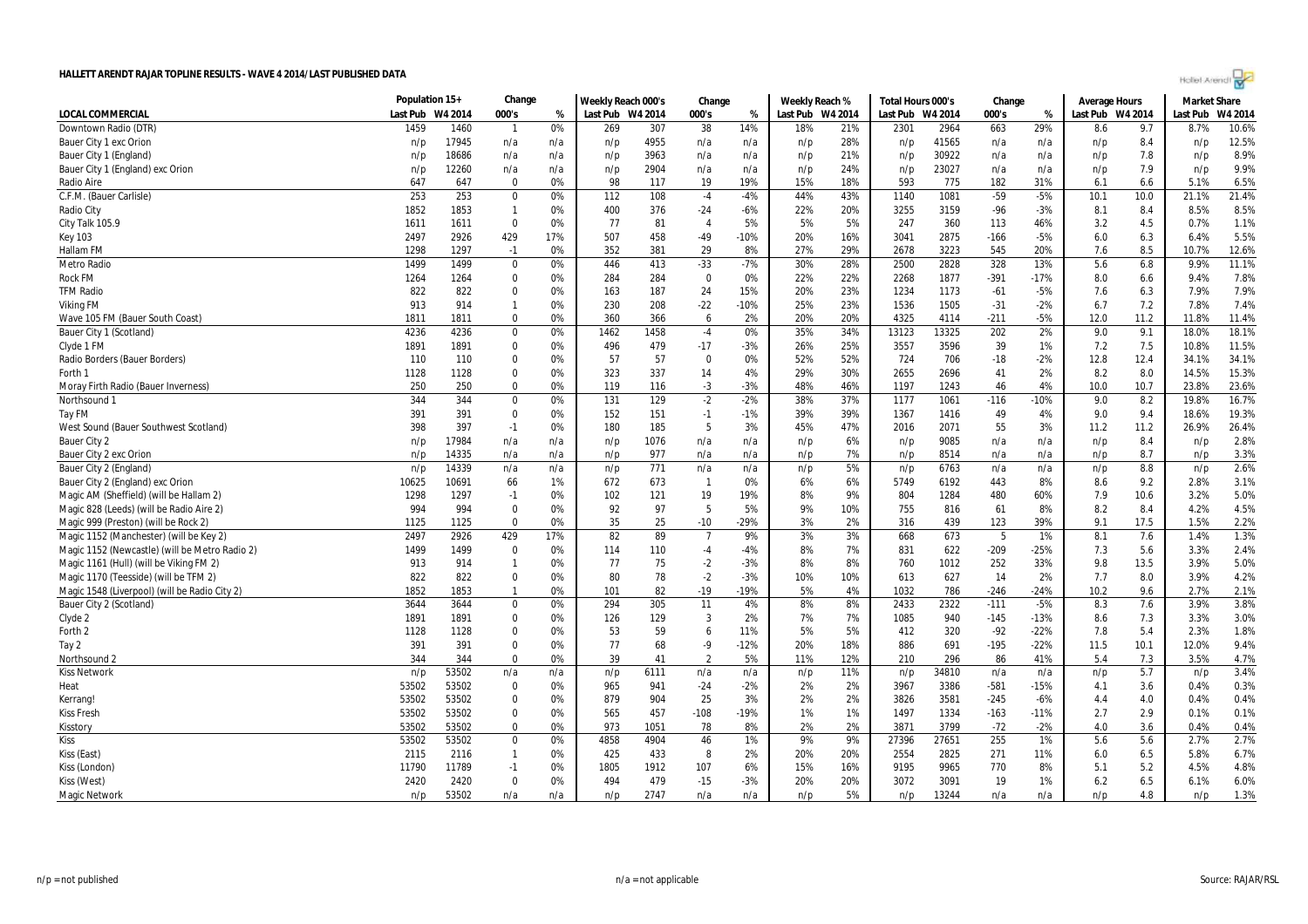|                                                            | Population 15+ |         | Change         |       | Weekly Reach 000's |       | Change         |        | Weekly Reach %   |     | Total Hours 000's |         | Change       |        | Average Hours    |      | <b>Market Share</b> |         |
|------------------------------------------------------------|----------------|---------|----------------|-------|--------------------|-------|----------------|--------|------------------|-----|-------------------|---------|--------------|--------|------------------|------|---------------------|---------|
| <b>LOCAL COMMERCIAL</b>                                    | Last Pub       | W4 2014 | 000's          | %     | Last Pub W4 2014   |       | 000's          | %      | Last Pub W4 2014 |     | Last Pub          | W4 2014 | 000's        | %      | Last Pub W4 2014 |      | Last Pub            | W4 2014 |
| Magic (London)                                             | 11790          | 11789   | $-1$           | 0%    | 1959               | 1763  | $-196$         | $-10%$ | 17%              | 15% | 10424             | 8983    | $-1441$      | $-14%$ | 5.3              | 5.1  | 5.1%                | 4.3%    |
| Total Celador Radio                                        | 3769           | 3769    | $\mathbf 0$    | 0%    | 675                | 636   | $-39$          | $-6%$  | 18%              | 17% | 4926              | 4331    | $-595$       | $-12%$ | 7.3              | 6.8  | 6.2%                | 5.4%    |
| The Breeze (Basingstoke / Newbury and Andover)             | 293            | 293     | $\mathbf 0$    | 0%    | 55                 | 50    | $-5$           | $-9%$  | 19%              | 17% | 335               | 309     | $-26$        | $-8%$  | 6.1              | 6.2  | 5.9%                | 5.6%    |
| The Breeze (Cheltenham)                                    | 168            | 167     | $-1$           | $-1%$ | 18                 | 18    | $\mathbf 0$    | 0%     | 11%              | 11% | 151               | 128     | $-23$        | $-15%$ | 8.3              | 7.3  | 4.3%                | 3.6%    |
| Celador Radio South                                        | 1854           | 1854    | $\mathbf 0$    | 0%    | 295                | 291   | -4             | $-1%$  | 16%              | 16% | 2070              | 1689    | $-381$       | $-18%$ | 7.0              | 5.8  | 5.5%                | 4.6%    |
| The Breeze (Solent/East Hants and West Surrey)             | 1097           | 1098    | $\overline{1}$ | 0%    | 77                 | 74    | $-3$           | $-4%$  | 7%               | 7%  | 481               | 407     | $-74$        | $-15%$ | 6.2              | 5.5  | 2.2%                | 1.9%    |
| Jack FM South Coast                                        | 1738           | 1739    | $\overline{1}$ | 0%    | 231                | 230   | $-1$           | 0%     | 13%              | 13% | 1588              | 1282    | $-306$       | $-19%$ | 6.9              | 5.6  | 4.5%                | 3.7%    |
| Celador Radio South West                                   | 1250           | 1250    | $\Omega$       | 0%    | 257                | 242   | $-15$          | $-6%$  | 21%              | 19% | 1983              | 1890    | $-93$        | $-5%$  | 7.7              | 7.8  | 7.2%                | 6.6%    |
| The Breeze South West (Bristol/Weston/Bath and West Wilts) | 973            | 972     | $-1$           | 0%    | 101                | 90    | $-11$          | $-11%$ | 10%              | 9%  | 735               | 633     | $-102$       | $-14%$ | 7.3              | 7.0  | 3.5%                | 2.9%    |
| The Breeze (Yeovil/Shaftesbury and Bridgwater)             | 293            | 293     | $\mathbf 0$    | 0%    | 59                 | 58    | $-1$           | $-2%$  | 20%              | 20% | 766               | 628     | $-138$       | $-18%$ | 12.9             | 10.9 | 10.7%               | 8.5%    |
| 106 JACKfm (Bristol)                                       | 633            | 633     | $\mathbf 0$    | 0%    | 114                | 113   | $-1$           | $-1%$  | 18%              | 18% | 738               | 832     | 94           | 13%    | 6.5              | 7.3  | 5.8%                | 6.0%    |
| Jack fm Swindon                                            | 204            | 205     | $\overline{1}$ | 0%    | 40                 | 42    | $\overline{2}$ | 5%     | 20%              | 21% | 281               | 308     | 27           | 10%    | 7.0              | 7.3  | 5.8%                | 6.3%    |
| Central FM                                                 | 215            | 214     | $-1$           | 0%    | 45                 | 46    | $\mathbf{1}$   | 2%     | 21%              | 21% | 256               | 267     | 11           | 4%     | 5.7              | 5.9  | 7.0%                | 7.4%    |
| <b>Total Cheshire Radio</b>                                | 378            | 377     | $-1$           | 0%    | 69                 | 63    | -6             | $-9%$  | 18%              | 17% | 417               | 348     | -69          | $-17%$ | 6.0              | 5.5  | 5.9%                | 4.9%    |
| Cheshire's Silk 106.9                                      | 185            | 186     | $\overline{1}$ | 1%    | 29                 | 27    | $-2$           | $-7%$  | 16%              | 14% | 192               | 169     | $-23$        | $-12%$ | 6.7              | 6.3  | 5.5%                | 4.8%    |
| Chester's Dee 106.3                                        | 193            | 192     | $-1$           | $-1%$ | 40                 | 36    | $-4$           | $-10%$ | 21%              | 19% | 225               | 178     | $-47$        | $-21%$ | 5.6              | 5.0  | 6.3%                | 5.0%    |
| <b>Total CN Radio</b>                                      | 849            | 849     | $\Omega$       | 0%    | 256                | 248   | -8             | $-3%$  | 30%              | 29% | 1951              | 1866    | $-85$        | $-4%$  | 7.6              | 7.5  | 12.3%               | 12.4%   |
| The Bay                                                    | 282            | 282     | $\mathbf{0}$   | 0%    | 112                | 99    | $-13$          | $-12%$ | 40%              | 35% | 943               | 717     | $-226$       | $-24%$ | 8.4              | 7.3  | 15.5%               | 12.7%   |
| Citybeat 96.7/102.5FM                                      | 566            | 567     | $\mathbf{1}$   | 0%    | 127                | 130   | 3              | 2%     | 22%              | 23% | 794               | 981     | 187          | 24%    | 6.3              | 7.5  | 8.6%                | 10.7%   |
| Lakeland Radio                                             | 51             | 51      | $\Omega$       | 0%    | 20                 | 19    | $-1$           | $-5%$  | 39%              | 36% | 150               | 134     | $-16$        | $-11%$ | 7.5              | 7.3  | 12.6%               | 11.9%   |
| Communicorp UK                                             | 17813          | 17814   | $\overline{1}$ | 0%    | 3346               | 3333  | $-13$          | 0%     | 19%              | 19% | 25339             | 23871   | $-1468$      | $-6%$  | 7.6              | 7.2  | 7.6%                | 7.4%    |
| Capital Scotland                                           | 2798           | 2798    | 0              | 0%    | 523                | 498   | $-25$          | $-5%$  | 19%              | 18% | 3216              | 2344    | $-872$       | $-27%$ | 6.2              | 4.7  | 6.9%                | 5.3%    |
| <b>Capital South Wales</b>                                 | 1031           | 1031    | $\Omega$       | 0%    | 208                | 208   | $\mathbf{0}$   | 0%     | 20%              | 20% | 1258              | 1197    | $-61$        | $-5%$  | 6.0              | 5.8  | 6.1%                | 5.7%    |
| <b>Heart North Wales</b>                                   | 727            | 726     | $-1$           | 0%    | 72                 | 107   | 35             | 49%    | 10%              | 15% | 423               | 821     | 398          | 94%    | 5.9              | 7.6  | 2.6%                | 5.2%    |
| <b>Heart Yorkshire</b>                                     | 3146           | 3145    | $-1$           | 0%    | 447                | 460   | 13             | 3%     | 14%              | 15% | 4226              | 4123    | $-103$       | $-2%$  | 9.4              | 9.0  | 7.3%                | 7.1%    |
| 106.1 Real XS Manchester (was 106.1 Rock Radio)            | 2926           | 2926    | $\mathbf 0$    | 0%    | 123                | 121   | $-2$           | $-2%$  | 4%               | 4%  | 627               | 630     | 3            | 0%     | 5.1              | 5.2  | 1.1%                | 1.2%    |
| Smooth Radio East Midlands                                 | 2483           | 2483    | 0              | 0%    | 397                | 387   | $-10$          | $-3%$  | 16%              | 16% | 3267              | 3268    | $\mathbf{1}$ | 0%     | 8.2              | 8.5  | 6.8%                | 6.9%    |
| Smooth Radio North East                                    | 2293           | 2293    | $\mathbf 0$    | 0%    | 475                | 471   | $-4$           | $-1%$  | 21%              | 21% | 3521              | 3306    | -215         | $-6%$  | 7.4              | 7.0  | 8.7%                | 8.3%    |
| Smooth Radio North West                                    | 5609           | 5609    | $\mathbf 0$    | 0%    | 1146               | 1127  | $-19$          | $-2%$  | 20%              | 20% | 8801              | 8181    | $-620$       | $-7%$  | 7.7              | 7.3  | 8.1%                | 7.9%    |
| <b>Connect DAB</b>                                         | 562            | 562     | $\mathbf 0$    | 0%    | -7                 | 8     | $\overline{1}$ | 14%    | 1%               | 1%  | 39                | 33      | -6           | $-15%$ | 5.4              | 4.2  | 0.4%                | 0.3%    |
| Connect FM (was Connect FM and Lite 106.8FM)               | 441            | 441     | $\mathbf 0$    | 0%    | 41                 | 36    | $-5$           | $-12%$ | 9%               | 8%  | 270               | 263     | $-7$         | $-3%$  | 6.6              | 7.4  | 3.0%                | 3.1%    |
| Radio Essex DAB                                            | 1277           | 1277    | $\mathbf 0$    | 0%    | 57                 | 54    | $-3$           | $-5%$  | 4%               | 4%  | 239               | 234     | $-5$         | $-2%$  | 4.2              | 4.4  | 0.9%                | 0.9%    |
| Radio Exe                                                  | 197            | 197     | $\mathbf 0$    | 0%    | 24                 | 22    | $-2$           | $-8%$  | 12%              | 11% | 174               | 151     | $-23$        | $-13%$ | 7.4              | 6.8  | 4.2%                | 3.9%    |
| Fire Radio                                                 | 319            | 319     | $\mathbf 0$    | 0%    | 46                 | 45    | $-1$           | $-2%$  | 15%              | 14% | 195               | 220     | 25           | 13%    | 4.2              | 4.9  | 3.1%                | 3.4%    |
| 3FM                                                        | 72             | 72      | $\mathbf 0$    | 0%    | 26                 | 27    | $\mathbf{1}$   | 4%     | 37%              | 37% | 225               | 219     | -6           | $-3%$  | 8.6              | 8.2  | 15.2%               | 15.1%   |
| Total Global Radio (UK)                                    | 53502          | 53502   | 0              | 0%    | 21232              | 21200 | $-32$          | 0%     | 40%              | 40% | 185712            | 188243  | 2531         | 1%     | 8.7              | 8.9  | 18.1%               | 18.6%   |
| Classic FM                                                 | 53502          | 53502   | $\mathbf 0$    | 0%    | 5199               | 5570  | 371            | 7%     | 10%              | 10% | 36410             | 35401   | -1009        | $-3%$  | 7.0              | 6.4  | 3.6%                | 3.5%    |
| Capital Network (UK) & Capital XTRA (UK)                   | 53502          | 53502   | $\mathbf 0$    | 0%    | 7811               | 7623  | $-188$         | $-2%$  | 15%              | 14% | 44160             | 41840   | $-2320$      | $-5%$  | 5.7              | 5.5  | 4.3%                | 4.1%    |
| Capital Network (UK)                                       | 53502          | 53502   | $\mathbf 0$    | 0%    | 7343               | 7160  | $-183$         | $-2%$  | 14%              | 13% | 40409             | 38280   | $-2129$      | $-5%$  | 5.5              | 5.3  | 3.9%                | 3.8%    |
| Capital Birmingham                                         | 2219           | 2219    | $\mathbf 0$    | 0%    | 440                | 465   | 25             | 6%     | 20%              | 21% | 2617              | 2606    | $-11$        | 0%     | 5.9              | 5.6  | 7.0%                | 6.7%    |
| <b>Capital East Midlands</b>                               | 2245           | 2245    | $\mathbf{0}$   | 0%    | 480                | 514   | 34             | 7%     | 21%              | 23% | 3248              | 3312    | 64           | 2%     | 6.8              | 6.4  | 7.6%                | 7.8%    |
| Capital London                                             | 11790          | 11789   | $-1$           | 0%    | 1999               | 1869  | $-130$         | $-7%$  | 17%              | 16% | 10886             | 8509    | $-2377$      | $-22%$ | 5.4              | 4.6  | 5.3%                | 4.1%    |
| Capital Manchester                                         | 2926           | 2926    | 0              | 0%    | 523                | 533   | 10             | 2%     | 18%              | 18% | 2727              | 2301    | $-426$       | $-16%$ | 5.2              | 4.3  | 4.9%                | 4.4%    |
| Capital North East                                         | 2234           | 2234    | $\mathbf 0$    | 0%    | 500                | 478   | $-22$          | $-4%$  | 22%              | 21% | 2571              | 2787    | 216          | 8%     | 5.1              | 5.8  | 6.6%                | 7.2%    |
| Capital North West and Wales                               | 1028           | 1028    | $\Omega$       | 0%    | 178                | 174   | $-4$           | $-2%$  | 17%              | 17% | 929               | 1123    | 194          | 21%    | 5.2              | 6.4  | 4.4%                | 5.1%    |
| Capital Scotland                                           | 2798           | 2798    | $\mathbf 0$    | 0%    | 523                | 498   | $-25$          | $-5%$  | 19%              | 18% | 3216              | 2344    | $-872$       | $-27%$ | 6.2              | 4.7  | 6.9%                | 5.3%    |
| Capital South Coast                                        | 1168           | 1167    | $-1$           | 0%    | 189                | 180   | -9             | $-5%$  | 16%              | 15% | 1274              | 1272    | $-2$         | 0%     | 6.8              | 7.1  | 5.5%                | 5.5%    |
| Capital South Wales                                        | 1031           | 1031    | $\mathbf 0$    | 0%    | 208                | 208   | 0              | 0%     | 20%              | 20% | 1258              | 1197    | $-61$        | $-5%$  | 6.0              | 5.8  | 6.1%                | 5.7%    |
| Capital Yorkshire                                          | 4548           | 4548    | $\mathbf 0$    | 0%    | 1052               | 1094  | 42             | 4%     | 23%              | 24% | 7246              | 7337    | 91           | 1%     | 6.9              | 6.7  | 8.3%                | 8.2%    |
| Capital XTRA (UK)                                          | 53502          | 53502   | $\Omega$       | 0%    | 809                | 809   | $\Omega$       | 0%     | 2%               | 2%  | 3751              | 3560    | $-191$       | $-5%$  | 4.6              | 4.4  | 0.4%                | 0.4%    |
|                                                            |                |         |                |       |                    |       |                |        |                  |     |                   |         |              |        |                  |      |                     |         |

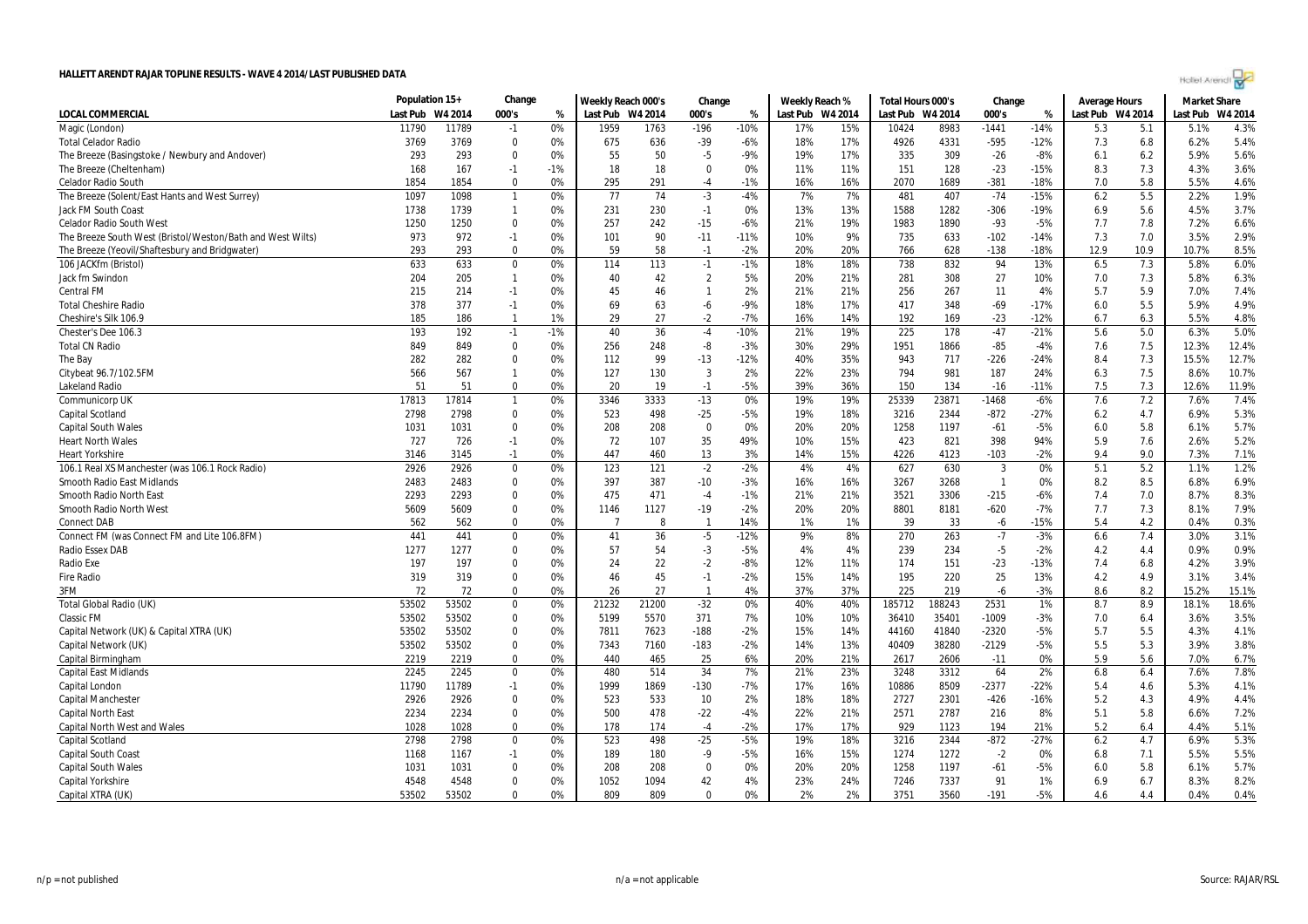| Hollet Arendi |  |
|---------------|--|

|                                   | Population 15+ |         | Change         |    | Weekly Reach 000's |      | Change         |        | Weekly Reach % |                  | Total Hours 000's |       | Change         |        | <b>Average Hours</b> |      | <b>Market Share</b> |         |
|-----------------------------------|----------------|---------|----------------|----|--------------------|------|----------------|--------|----------------|------------------|-------------------|-------|----------------|--------|----------------------|------|---------------------|---------|
| <b>LOCAL COMMERCIAL</b>           | Last Pub       | W4 2014 | 000's          | %  | Last Pub W4 2014   |      | 000's          | %      |                | Last Pub W4 2014 | Last Pub W4 2014  |       | 000's          | %      | Last Pub W4 2014     |      | Last Pub            | W4 2014 |
| Capital XTRA (London)             | 11790          | 11789   | $-1$           | 0% | 323                | 411  | 88             | 27%    | 3%             | 3%               | 1551              | 1994  | 443            | 29%    | 4.8                  | 4.9  | 0.8%                | 1.0%    |
| Gold Network (UK)                 | 53502          | 53502   | $\Omega$       | 0% | 1032               | 1083 | 51             | 5%     | 2%             | 2%               | 7999              | 7736  | $-263$         | $-3%$  | 7.7                  | 7.1  | 0.8%                | 0.8%    |
| <b>Gold East Midlands</b>         | 2245           | 2245    | $\Omega$       | 0% | 84                 | 89   | 5              | 6%     | 4%             | 4%               | 825               | 910   | 85             | 10%    | 9.8                  | 10.2 | 1.9%                | 2.1%    |
| Gold London                       | 11790          | 11789   | $-1$           | 0% | 345                | 279  | $-66$          | $-19%$ | 3%             | 2%               | 2720              | 2286  | $-434$         | $-16%$ | 7.9                  | 8.2  | 1.3%                | 1.1%    |
| <b>Gold Manchester</b>            | 2926           | 2926    | $\Omega$       | 0% | 73                 | 65   | -8             | $-11%$ | 2%             | 2%               | 617               | 433   | -184           | -30%   | 8.5                  | 6.6  | 1.1%                | 0.8%    |
| Heart Network (UK)                | 53502          | 53502   | $\mathbf 0$    | 0% | 9075               | 9038 | $-37$          | 0%     | 17%            | 17%              | 67403             | 68611 | 1208           | 2%     | 7.4                  | 7.6  | 6.6%                | 6.8%    |
| <b>Heart Cambridgeshire</b>       | 876            | 877     | $\mathbf{1}$   | 0% | 244                | 228  | $-16$          | $-7%$  | 28%            | 26%              | 2020              | 1582  | $-438$         | $-22%$ | 8.3                  | 6.9  | 11.8%               | 9.7%    |
| <b>Heart East Anglia</b>          | 1216           | 1216    | $\mathbf 0$    | 0% | 312                | 284  | $-28$          | $-9%$  | 26%            | 23%              | 1939              | 1677  | $-262$         | $-14%$ | 6.2                  | 5.9  | 7.4%                | 6.7%    |
| Heart Essex                       | 1359           | 1361    | 2              | 0% | 418                | 405  | $-13$          | $-3%$  | 31%            | 30%              | 3590              | 3540  | $-50$          | $-1%$  | 8.6                  | 8.8  | 12.2%               | 12.2%   |
| <b>Heart Four Counties</b>        | 2057           | 2058    | $\mathbf{1}$   | 0% | 514                | 451  | $-63$          | $-12%$ | 25%            | 22%              | 3551              | 3086  | $-465$         | $-13%$ | 6.9                  | 6.8  | 8.8%                | 7.7%    |
| <b>Heart Kent</b>                 | 1242           | 1243    | $\mathbf{1}$   | 0% | 383                | 383  | 0              | 0%     | 31%            | 31%              | 3312              | 3212  | $-100$         | $-3%$  | 8.6                  | 8.4  | 11.5%               | 11.2%   |
| <b>Heart London</b>               | 11790          | 11789   | $-1$           | 0% | 1448               | 1783 | 335            | 23%    | 12%            | 15%              | 7963              | 13043 | 5080           | 64%    | 5.5                  | 7.3  | 3.9%                | 6.3%    |
| <b>Heart North East</b>           | 2293           | 2293    | $\Omega$       | 0% | 313                | 330  | 17             | 5%     | 14%            | 14%              | 2207              | 2373  | 166            | 8%     | 7.0                  | 7.2  | 5.5%                | 6.0%    |
| <b>Heart North Wales</b>          | 727            | 726     | $-1$           | 0% | 72                 | 107  | 35             | 49%    | 10%            | 15%              | 423               | 821   | 398            | 94%    | 5.9                  | 7.6  | 2.6%                | 5.2%    |
| <b>Heart North West</b>           | 5609           | 5609    | $\mathbf 0$    | 0% | 565                | 576  | 11             | 2%     | 10%            | 10%              | 5039              | 5387  | 348            | 7%     | 8.9                  | 9.4  | 4.6%                | 5.2%    |
| <b>Heart Scotland</b>             | 2798           | 2798    | $\mathbf 0$    | 0% | 480                | 496  | 16             | 3%     | 17%            | 18%              | 3086              | 3256  | 170            | 6%     | 6.4                  | 6.6  | 6.6%                | 7.4%    |
| <b>Heart Solent</b>               | 1833           | 1834    | $\mathbf{1}$   | 0% | 289                | 278  | $-11$          | $-4%$  | 16%            | 15%              | 1947              | 1953  | 6              | 0%     | 6.7                  | 7.0  | 5.2%                | 5.2%    |
| Heart South Wales                 | 1886           | 1886    | $\Omega$       | 0% | 529                | 497  | $-32$          | -6%    | 28%            | 26%              | 4731              | 4835  | 104            | 2%     | 8.9                  | 9.7  | 12.0%               | 12.1%   |
| <b>Heart South West</b>           | 1437           | 1436    | $-1$           | 0% | 396                | 396  | $\mathbf 0$    | 0%     | 28%            | 28%              | 3262              | 3091  | $-171$         | $-5%$  | 8.2                  | 7.8  | 10.3%               | 10.3%   |
| <b>Heart Cornwall</b>             | 462            | 461     | $-1$           | 0% | 99                 | 97   | $-2$           | $-2%$  | 21%            | 21%              | 732               | 749   | 17             | 2%     | 7.4                  | 7.7  | 6.1%                | 6.6%    |
| <b>Heart Sussex</b>               | 1409           | 1411    | $\overline{2}$ | 0% | 417                | 370  | $-47$          | $-11%$ | 30%            | 26%              | 3377              | 2740  | $-637$         | $-19%$ | 8.1                  | 7.4  | 11.2%               | 9.2%    |
| <b>Heart Thames Valley</b>        | 1453           | 1454    | $\mathbf{1}$   | 0% | 338                | 318  | $-20$          | $-6%$  | 23%            | 22%              | 2685              | 2320  | $-365$         | $-14%$ | 7.9                  | 7.3  | 9.9%                | 8.8%    |
| <b>Heart West Country</b>         | 2235           | 2235    | $\mathbf 0$    | 0% | 676                | 678  | $\overline{2}$ | 0%     | 30%            | 30%              | 6137              | 6328  | 191            | 3%     | 9.1                  | 9.3  | 12.5%               | 12.6%   |
| <b>Heart West Midlands</b>        | 3726           | 3726    | $\Omega$       | 0% | 701                | 770  | 69             | 10%    | 19%            | 21%              | 3812              | 5434  | 1622           | 43%    | 5.4                  | 7.1  | 5.9%                | 8.4%    |
| <b>Heart Yorkshire</b>            | 3146           | 3145    | $-1$           | 0% | 447                | 460  | 13             | 3%     | 14%            | 15%              | 4226              | 4123  | $-103$         | $-2%$  | 9.4                  | 9.0  | 7.3%                | 7.1%    |
| LBC Network (UK)                  | 53502          | 53502   | $\Omega$       | 0% | 1283               | 1327 | 44             | 3%     | 2%             | 2%               | 13679             | 13818 | 139            | 1%     | 10.7                 | 10.4 | 1.3%                | 1.4%    |
| LBC London (ILR)                  | 11790          | 11789   | $-1$           | 0% | 1116               | 1213 | 97             | 9%     | 9%             | 10%              | 12253             | 12317 | 64             | 1%     | 11.0                 | 10.2 | 6.0%                | 5.9%    |
| LBC 97.3                          | 11790          | 11789   | $-1$           | 0% | 967                | 1091 | 124            | 13%    | 8%             | 9%               | 10375             | 11240 | 865            | 8%     | 10.7                 | 10.3 | 5.1%                | 5.4%    |
| LBC News 1152                     | 11790          | 11789   | $-1$           | 0% | 334                | 254  | $-80$          | $-24%$ | 3%             | 2%               | 1878              | 1078  | $-800$         | -43%   | 5.6                  | 4.2  | 0.9%                | 0.5%    |
| Smooth Radio Network (UK)         | 53502          | 53502   | $\mathbf 0$    | 0% | 4692               | 4794 | 102            | 2%     | 9%             | 9%               | 36251             | 38542 | 2291           | 6%     | 7.7                  | 8.0  | 3.5%                | 3.8%    |
| Smooth Radio Cambridgeshire       | 876            | 877     | $\mathbf{1}$   | 0% | 53                 | 35   | $-18$          | $-34%$ | 6%             | 4%               | 525               | 306   | $-219$         | $-42%$ | 9.9                  | 8.7  | 3.1%                | 1.9%    |
| Smooth Radio Devon                | 1028           | 1027    | $-1$           | 0% | 29                 | 44   | 15             | 52%    | 3%             | 4%               | 311               | 515   | 204            | 66%    | 10.9                 | 11.7 | 1.5%                | 2.5%    |
| Smooth Radio East Anglia          | 1216           | 1216    | $\Omega$       | 0% | 50                 | 52   | $\overline{2}$ | 4%     | 4%             | 4%               | 367               | 490   | 123            | 34%    | 7.3                  | 9.4  | 1.4%                | 2.0%    |
| <b>Smooth Radio Essex</b>         | 1359           | 1361    | 2              | 0% | 28                 | 35   | $\overline{7}$ | 25%    | 2%             | 3%               | 174               | 334   | 160            | 92%    | 6.2                  | 9.5  | 0.6%                | 1.2%    |
| <b>Smooth Radio Four Counties</b> | 2057           | 2058    | $\mathbf{1}$   | 0% | 65                 | 70   | 5              | 8%     | 3%             | 3%               | 512               | 628   | 116            | 23%    | 7.9                  | 8.9  | 1.3%                | 1.6%    |
| Smooth Radio Kent                 | 1242           | 1243    | $\mathbf{1}$   | 0% | 38                 | 50   | 12             | 32%    | 3%             | 4%               | 298               | 349   | 51             | 17%    | 7.9                  | 7.0  | 1.0%                | 1.2%    |
| Smooth Radio London               | 11790          | 11789   | $-1$           | 0% | 742                | 760  | 18             | 2%     | 6%             | 6%               | 4362              | 5095  | 733            | 17%    | 5.9                  | 6.7  | 2.1%                | 2.5%    |
| <b>Smooth Radio Midlands</b>      | 6169           | 6169    | $\Omega$       | 0% | 865                | 891  | 26             | 3%     | 14%            | 14%              | 7639              | 8675  | 1036           | 14%    | 8.8                  | 9.7  | 6.8%                | 7.8%    |
| Smooth Radio East Midlands        | 2483           | 2483    | $\Omega$       | 0% | 397                | 387  | $-10$          | $-3%$  | 16%            | 16%              | 3267              | 3268  | $\overline{1}$ | 0%     | 8.2                  | 8.5  | 6.8%                | 6.9%    |
| <b>Smooth Radio West Midlands</b> | 3726           | 3726    | $\mathbf 0$    | 0% | 468                | 505  | 37             | 8%     | 13%            | 14%              | 4383              | 5409  | 1026           | 23%    | 9.4                  | 10.7 | 6.8%                | 8.3%    |
| Smooth Radio North East           | 2293           | 2293    | $\mathbf 0$    | 0% | 475                | 471  | $-4$           | $-1%$  | 21%            | 21%              | 3521              | 3306  | $-215$         | $-6%$  | 7.4                  | 7.0  | 8.7%                | 8.3%    |
| Smooth Radio North West           | 5609           | 5609    | $\Omega$       | 0% | 1146               | 1127 | $-19$          | $-2%$  | 20%            | 20%              | 8801              | 8181  | $-620$         | -7%    | 7.7                  | 7.3  | 8.1%                | 7.9%    |
| Smooth Radio North West and Wales | 1028           | 1028    | $\Omega$       | 0% | 73                 | 74   | $\mathbf{1}$   | 1%     | 7%             | 7%               | 563               | 577   | 14             | 2%     | 7.7                  | 7.8  | 2.7%                | 2.6%    |
| Smooth Radio Scotland             | 1984           | 1984    | $\Omega$       | 0% | 323                | 347  | 24             | 7%     | 16%            | 18%              | 2379              | 3763  | 1384           | 58%    | 7.4                  | 10.8 | 6.9%                | 11.5%   |
| Smooth Radio Solent               | 1833           | 1834    | -1             | 0% | 68                 | 46   | $-22$          | $-32%$ | 4%             | 3%               | 724               | 393   | $-331$         | -46%   | 10.6                 | 8.5  | 1.9%                | 1.1%    |
| Smooth Radio South Wales          | 1031           | 1031    | $\mathbf 0$    | 0% | 55                 | 58   | 3              | 5%     | 5%             | 6%               | 484               | 648   | 164            | 34%    | 8.8                  | 11.2 | 2.3%                | 3.1%    |
| <b>Smooth Radio Sussex</b>        | 1409           | 1411    | $\overline{2}$ | 0% | 49                 | 68   | 19             | 39%    | 3%             | 5%               | 459               | 731   | 272            | 59%    | 9.3                  | 10.8 | 1.5%                | 2.5%    |
| Smooth Radio Thames Valley        | 1453           | 1454    |                | 0% | 40                 | 41   | -1             | 3%     | 3%             | 3%               | 332               | 241   | $-91$          | $-27%$ | 8.4                  | 5.8  | 1.2%                | 0.9%    |
| Smooth Radio West Country         | 2235           | 2235    | $\Omega$       | 0% | 109                | 116  | $\overline{7}$ | 6%     | 5%             | 5%               | 1168              | 1451  | 283            | 24%    | 10.7                 | 12.5 | 2.4%                | 2.9%    |
| <b>XFM Network (UK)</b>           | 53502          | 53502   | $\Omega$       | 0% | 988                | 941  | $-47$          | $-5%$  | 2%             | 2%               | 4653              | 4641  | $-12$          | 0%     | 4.7                  | 49   | 0.5%                | 0.5%    |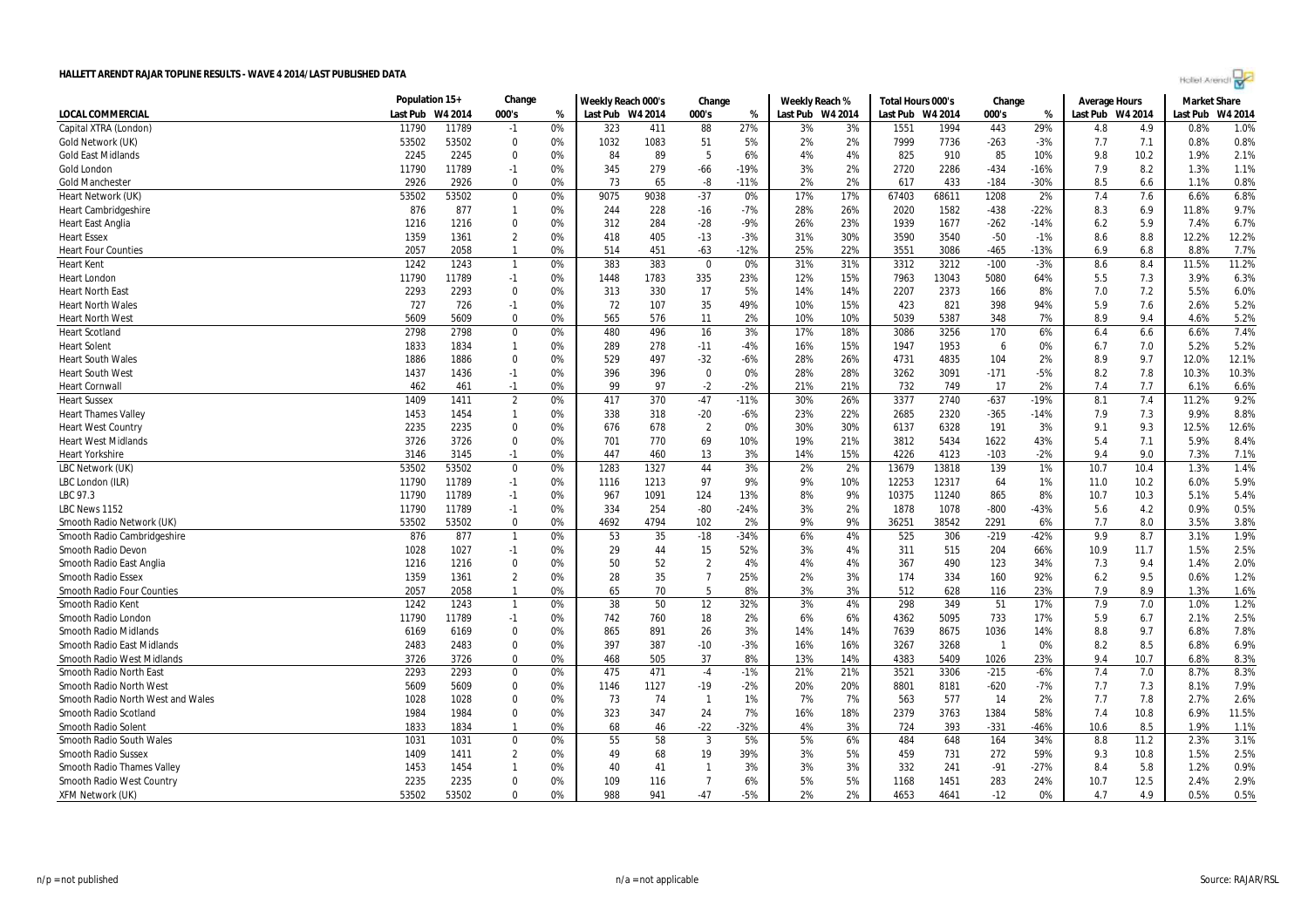|                                                                  | Population 15+ |         | Change         |       | Weekly Reach 000's |      | Change         |        | Weekly Reach % |                  | Total Hours 000's |      | Change         |        | <b>Average Hours</b> |      | <b>Market Share</b> |       |
|------------------------------------------------------------------|----------------|---------|----------------|-------|--------------------|------|----------------|--------|----------------|------------------|-------------------|------|----------------|--------|----------------------|------|---------------------|-------|
| LOCAL COMMERCIAL                                                 | Last Pub       | W4 2014 | 000's          | %     | Last Pub W4 2014   |      | 000's          | %      |                | Last Pub W4 2014 | Last Pub W4 2014  |      | 000's          | %      | Last Pub W4 2014     |      | Last Pub W4 2014    |       |
| <b>XFM London</b>                                                | 11790          | 11789   | $-1$           | 0%    | 417                | 440  | 23             | 6%     | 4%             | 4%               | 1470              | 2897 | 1427           | 97%    | 3.5                  | 6.6  | 0.7%                | 1.4%  |
| XFM Manchester                                                   | 2926           | 2926    | 0              | 0%    | 298                | 222  | -76            | -26%   | 10%            | 8%               | 1659              | 1097 | $-562$         | $-34%$ | 5.6                  | 4.9  | 3.0%                | 2.1%  |
| XFM Scotland                                                     | 830            | 831     | $\mathbf{1}$   | 0%    | 39                 | 38   | $-1$           | $-3%$  | 5%             | 5%               | 205               | 275  | 70             | 34%    | 5.3                  | 7.2  | 1.3%                | 1.9%  |
| <b>IOW Radio</b>                                                 | 120            | 119     | $-1$           | $-1%$ | 43                 | 42   | $-1$           | $-2%$  | 36%            | 35%              | 279               | 307  | 28             | 10%    | 6.5                  | 7.3  | 11.1%               | 12.5% |
| 107 JACK fm Berkshire (was Reading 107 FM)                       | 236            | 236     | 0              | 0%    | 18                 | 18   | 0              | 0%     | 8%             | 8%               | 66                | 69   | 3              | 5%     | 3.7                  | 3.8  | 1.6%                | 1.7%  |
| JACKfm Oxfordshire                                               | 513            | 515     | $\overline{2}$ | 0%    | 93                 | 91   | $-2$           | $-2%$  | 18%            | 18%              | 470               | 479  | 9              | 2%     | 5.1                  | 5.3  | 5.1%                | 5.1%  |
| JACKfm 2 Oxford (was Glide FM 107.9)                             | 501            | 503     | $\overline{2}$ | 0%    | 41                 | 41   | $\mathbf 0$    | 0%     | 8%             | 8%               | 174               | 141  | $-33$          | $-19%$ | 4.2                  | 3.5  | 2.0%                | 1.6%  |
| 106 JACKfm (Oxford)                                              | 513            | 515     | $\overline{2}$ | 0%    | 65                 | 64   | $-1$           | $-2%$  | 13%            | 12%              | 296               | 338  | 42             | 14%    | 4.6                  | 5.3  | 3.2%                | 3.6%  |
| Kingdom FM                                                       | 289            | 290     | $\mathbf{1}$   | 0%    | 58                 | 55   | $-3$           | $-5%$  | 20%            | 19%              | 359               | 296  | $-63$          | $-18%$ | 6.2                  | 5.3  | 6.6%                | 5.2%  |
| kmfm Group                                                       | 1235           | 1236    | $\mathbf{1}$   | 0%    | 185                | 177  | -8             | $-4%$  | 15%            | 14%              | 1434              | 1505 | 71             | 5%     | 7.7                  | 8.5  | 5.0%                | 5.3%  |
| kmfm East                                                        | 564            | 564     | 0              | 0%    | 94                 | 92   | $-2$           | $-2%$  | 17%            | 16%              | 937               | 1025 | 88             | 9%     | 10.0                 | 11.1 | 6.9%                | 7.5%  |
| kmfm West                                                        | 671            | 672     | $\mathbf{1}$   | 0%    | 91                 | 85   | -6             | $-7%$  | 14%            | 13%              | 497               | 479  | $-18$          | $-4%$  | 5.4                  | 5.6  | 3.3%                | 3.2%  |
| <b>Lincs FM Group</b>                                            | 2423           | 2423    | $\mathbf 0$    | 0%    | 598                | 594  | $-4$           | $-1%$  | 25%            | 25%              | 6240              | 6175 | $-65$          | $-1%$  | 10.4                 | 10.4 | 12.3%               | 11.8% |
| Lincs FM 102.2                                                   | 927            | 927     | 0              | 0%    | 302                | 322  | 20             | 7%     | 33%            | 35%              | 3395              | 3615 | 220            | 6%     | 11.3                 | 11.2 | 17.0%               | 17.5% |
| Lincs FM Group Yorkshire                                         | 1512           | 1512    | 0              | 0%    | 300                | 281  | $-19$          | $-6%$  | 20%            | 19%              | 2757              | 2497 | $-260$         | $-9%$  | 9.2                  | 8.9  | 8.6%                | 7.8%  |
| Dearne FM                                                        | 236            | 237     | $\mathbf{1}$   | 0%    | 47                 | 43   | $-4$           | $-9%$  | 20%            | 18%              | 391               | 301  | $-90$          | $-23%$ | 8.3                  | 7.0  | 9.1%                | 6.7%  |
| <b>KCFM</b>                                                      | 444            | 443     | $-1$           | 0%    | 92                 | 83   | -9             | $-10%$ | 21%            | 19%              | 950               | 831  | $-119$         | $-13%$ | 10.3                 | 10.0 | 9.4%                | 8.3%  |
| <b>Ridings FM</b>                                                | 301            | 302     | $\mathbf{1}$   | 0%    | 44                 | 45   | $\mathbf{1}$   | 2%     | 15%            | 15%              | 378               | 343  | $-35$          | -9%    | 8.6                  | 7.6  | 5.9%                | 5.5%  |
| Rother FM                                                        | 208            | 209     | $\overline{1}$ | 0%    | 30                 | 30   | 0              | 0%     | 14%            | 14%              | 283               | 298  | 15             | 5%     | 9.4                  | 9.9  | 6.5%                | 7.0%  |
| <b>Trax FM</b>                                                   | 375            | 375     | 0              | 0%    | 87                 | 80   | $-7$           | $-8%$  | 23%            | 21%              | 755               | 724  | $-31$          | $-4%$  | 8.7                  | 9.0  | 9.6%                | 8.9%  |
| The Local Radio Company Group Total                              | 1989           | 1990    | $\overline{1}$ | 0%    | 536                | 541  | 5              | 1%     | 27%            | 27%              | 4125              | 3968 | $-157$         | -4%    | 7.7                  | 7.3  | 10.7%               | 10.2% |
| 2BR                                                              | 181            | 180     | $-1$           | $-1%$ | 56                 | 58   | $\overline{2}$ | 4%     | 31%            | 32%              | 496               | 465  | $-31$          | -6%    | 8.8                  | 8.1  | 14.4%               | 14.4% |
| Minster FM                                                       | 309            | 308     | $-1$           | 0%    | 59                 | 62   | 3              | 5%     | 19%            | 20%              | 388               | 394  | 6              | 2%     | 6.5                  | 6.4  | 7.0%                | 6.9%  |
| Mix 96                                                           | 127            | 127     | 0              | 0%    | 45                 | 46   | 1              | 2%     | 35%            | 36%              | 274               | 260  | $-14$          | -5%    | 6.1                  | 5.7  | 10.3%               | 9.7%  |
| Spire FM                                                         | 118            | 119     | $\mathbf{1}$   | 1%    | 36                 | 38   | $\overline{2}$ | 6%     | 30%            | 32%              | 261               | 278  | 17             | 7%     | 7.2                  | 7.2  | 10.6%               | 11.1% |
| Spirit FM                                                        | 218            | 218     | $\mathbf 0$    | 0%    | 55                 | 56   | $\overline{1}$ | 2%     | 25%            | 26%              | 514               | 431  | $-83$          | $-16%$ | 9.4                  | 7.7  | 11.8%               | 9.6%  |
| Star North East                                                  | 387            | 387     | 0              | 0%    | 54                 | 54   | 0              | 0%     | 14%            | 14%              | 326               | 324  | $-2$           | -1%    | 6.0                  | 6.0  | 4.6%                | 4.7%  |
| 97.2 Stray FM                                                    | 143            | 144     | $\mathbf{1}$   | 1%    | 48                 | 47   | $-1$           | $-2%$  | 34%            | 33%              | 331               | 292  | $-39$          | $-12%$ | 6.8                  | 6.1  | 10.7%               | 9.7%  |
| Sun FM                                                           | 270            | 271     | $\mathbf{1}$   | 0%    | 75                 | 75   | 0              | 0%     | 28%            | 28%              | 630               | 535  | $-95$          | $-15%$ | 8.4                  | 7.2  | 13.4%               | 11.0% |
| <b>Wessex FM</b>                                                 | 123            | 123     | 0              | 0%    | 54                 | 53   | $-1$           | $-2%$  | 44%            | 43%              | 486               | 512  | 26             | 5%     | 8.9                  | 9.6  | 17.0%               | 17.5% |
| Yorkshire Coast Radio                                            | 114            | 114     | $\mathbf 0$    | 0%    | 53                 | 52   | $-1$           | $-2%$  | 46%            | 46%              | 419               | 476  | 57             | 14%    | 8.0                  | 9.1  | 17.3%               | 18.6% |
| Radio Mansfield 103.2                                            | 159            | 159     | $\mathbf 0$    | 0%    | 37                 | 40   | 3              | 8%     | 23%            | 25%              | 338               | 354  | 16             | 5%     | 9.1                  | 8.9  | 10.5%               | 11.2% |
| Manx Radio                                                       | 72             | 72      | $\mathbf 0$    | 0%    | 39                 | 40   | $\mathbf{1}$   | 3%     | 55%            | 55%              | 417               | 387  | $-30$          | $-7%$  | 10.6                 | 9.7  | 28.1%               | 26.7% |
| Original 106 (Aberdeen)                                          | 344            | 344     | $\mathbf 0$    | 0%    | 81                 | 85   | $\overline{4}$ | 5%     | 24%            | 25%              | 595               | 624  | 29             | 5%     | 7.3                  | 7.3  | 10.0%               | 9.8%  |
| <b>Total Orion Midlands</b>                                      | 6426           | 6426    | $\mathbf 0$    | 0%    | 1190               | 1127 | $-63$          | $-5%$  | 19%            | 18%              | 9648              | 8466 | $-1182$        | $-12%$ | 8.1                  | 7.5  | 8.2%                | 7.2%  |
| <b>Orion Midlands FM</b>                                         | 6426           | 6426    | 0              | 0%    | 1117               | 1059 | $-58$          | $-5%$  | 17%            | 16%              | 8850              | 7895 | $-955$         | $-11%$ | 7.9                  | 7.5  | 7.5%                | 6.7%  |
| Gem 106 (East Midlands)                                          | 2396           | 2396    | $\mathbf 0$    | 0%    | 461                | 465  | $\overline{4}$ | 1%     | 19%            | 19%              | 3575              | 3810 | 235            | 7%     | 7.8                  | 8.2  | 7.7%                | 8.4%  |
| Free Radio (West Midlands)                                       | 4122           | 4121    | $-1$           | 0%    | 735                | 664  | $-71$          | $-10%$ | 18%            | 16%              | 6073              | 4655 | $-1418$        | $-23%$ | 8.3                  | 7.0  | 8.3%                | 6.3%  |
| Free Radio FM (West Midlands)                                    | 4122           | 4121    | $-1$           | 0%    | 660                | 595  | $-65$          | $-10%$ | 16%            | 14%              | 5276              | 4084 | $-1192$        | $-23%$ | 8.0                  | 6.9  | 7.2%                | 5.6%  |
| Free Radio 80s (West Midlands)                                   | 3648           | 3648    | $\mathbf 0$    | 0%    | 113                | 99   | $-14$          | $-12%$ | 3%             | 3%               | 798               | 571  | $-227$         | $-28%$ | 7.0                  | 5.8  | 1.2%                | 0.9%  |
| Free Radio (Birmingham & Black Country)                          | 2586           | 2586    | $\mathbf 0$    | 0%    | 407                | 349  | $-58$          | $-14%$ | 16%            | 13%              | 3483              | 2564 | $-919$         | $-26%$ | 8.6                  | 7.3  | 7.7%                | 5.6%  |
| Free Radio FM (Birmingham & Black Country) (was BRMB and Beacon) | 2586           | 2586    | 0              | 0%    | 380                | 314  | -66            | -17%   | 15%            | 12%              | 3064              | 2240 | $-824$         | $-27%$ | 8.1                  | 7.1  | 6.8%                | 4.9%  |
| Free Radio 80s (Birmingham & Black Country)                      | 2586           | 2586    | 0              | 0%    | 51                 | 54   | $\mathbf{3}$   | 6%     | 2%             | 2%               | 420               | 324  | -96            | $-23%$ | 8.2                  | 5.9  | 0.9%                | 0.7%  |
| Free Radio (Coventry & Warwickshire)                             | 687            | 686     | $-1$           | 0%    | 133                | 120  | $-13$          | $-10%$ | 19%            | 17%              | 1098              | 790  | $-308$         | $-28%$ | 8.2                  | 6.6  | 10.1%               | 7.3%  |
| Free Radio FM (Coventry & Warwickshire) (was Mercia)             | 687            | 686     | $-1$           | 0%    | 107                | 99   | -8             | $-7%$  | 16%            | 14%              | 919               | 607  | $-312$         | $-34%$ | 8.6                  | 6.1  | 8.4%                | 5.6%  |
| Free Radio 80s (Coventry & Warwickshire)                         | 687            | 686     | $-1$           | 0%    | 35                 | 26   | -9             | $-26%$ | 5%             | 4%               | 178               | 183  | 5              | 3%     | 5.0                  | 6.9  | 1.6%                | 1.7%  |
| Free Radio FM (Herefordshire & Worcestershire) (was Wyvern)      | 474            | 474     | $\mathbf 0$    | 0%    | 90                 | 89   | $-1$           | $-1%$  | 19%            | 19%              | 681               | 649  | $-32$          | -5%    | 7.5                  | 7.3  | 7.5%                | 7.1%  |
| Free Radio (Shropshire)                                          | 376            | 376     | $\mathbf 0$    | 0%    | 93                 | 97   | 4              | 4%     | 25%            | 26%              | 720               | 737  | 17             | 2%     | 7.7                  | 7.6  | 9.0%                | 9.3%  |
| Free Radio FM (Shropshire) (was Beacon)                          | 376            | 376     | $\mathbf 0$    | 0%    | 81                 | 82   | $\mathbf{1}$   | 1%     | 21%            | 22%              | 594               | 610  | 16             | 3%     | 7.4                  | 7.4  | 7.4%                | 7.7%  |
| Free Radio 80s (Shropshire)                                      | 376            | 376     | $\Omega$       | 0%    | 19                 | 21   | $\mathfrak{p}$ | 11%    | 5%             | 6%               | 126               | 128  | $\mathfrak{p}$ | 2%     | 6.7                  | 6.1  | 1.6%                | 1.6%  |

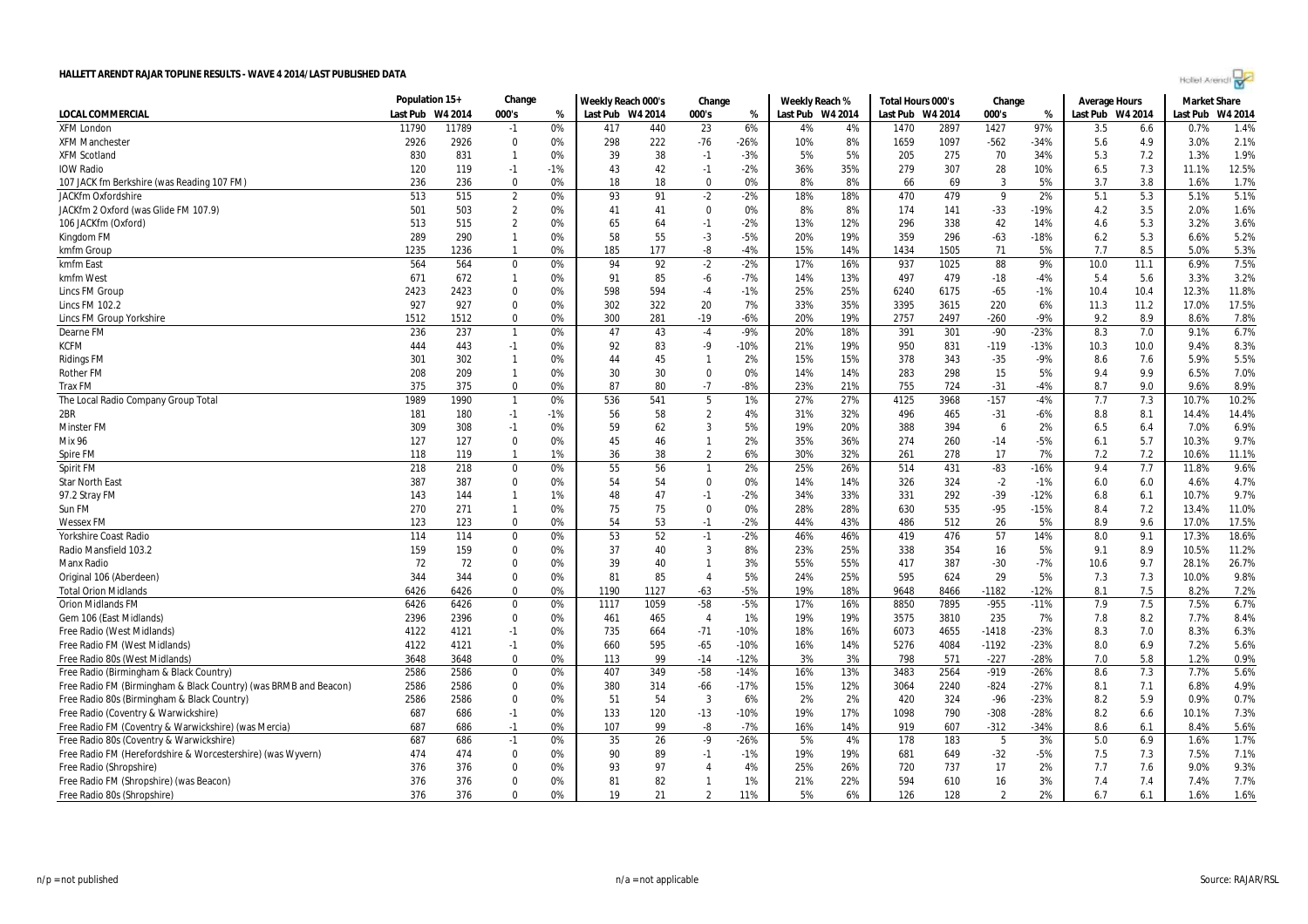| Hollel Arendi |  |
|---------------|--|
|---------------|--|

|                                                      | Population 15+<br>Change<br>Weekly Reach 000's<br>Change |       |              | Weekly Reach % |          | Total Hours 000's |                | Change |          | <b>Average Hours</b> |                  | <b>Market Share</b> |                |        |          |         |          |         |
|------------------------------------------------------|----------------------------------------------------------|-------|--------------|----------------|----------|-------------------|----------------|--------|----------|----------------------|------------------|---------------------|----------------|--------|----------|---------|----------|---------|
| LOCAL COMMERCIAL                                     | Last Pub W4 2014                                         |       | 000's        | %              | Last Pub | W4 2014           | 000's          | %      | Last Pub | W4 2014              | Last Pub W4 2014 |                     | 000's          | %      | Last Pub | W4 2014 | Last Pub | W4 2014 |
| Palm FM                                              | 223                                                      | 223   | $\mathbf 0$  | 0%             | 38       | 35                | $-3$           | $-8%$  | 17%      | 16%                  | 360              | 367                 | $\overline{7}$ | 2%     | 9.6      | 10.5    | 7.2%     | 7.3%    |
| Radio Plymouth                                       | 260                                                      | 259   | $-1$         | 0%             | 44       | 47                | 3              | 7%     | 17%      | 18%                  | 326              | 315                 | $-11$          | $-3%$  | 7.4      | 6.6     | 5.9%     | 5.6%    |
| Premier Christian Radio                              | 11790                                                    | 11789 | $-1$         | 0%             | 149      | 189               | 40             | 27%    | 1%       | 2%                   | 2135             | 1776                | $-359$         | $-17%$ | 14.4     | 9.4     | 1.0%     | 0.9%    |
| Q Radio Network                                      | 619                                                      | 619   | $\mathbf{0}$ | 0%             | 117      | 121               | $\overline{4}$ | 3%     | 19%      | 19%                  | 892              | 934                 | 42             | 5%     | 7.6      | 7.7     | 7.0%     | 6.9%    |
| <b>Total Quidem</b>                                  | 1337                                                     | 1338  | $\mathbf{1}$ | 0%             | 162      | 178               | 16             | 10%    | 12%      | 13%                  | 1161             | 1147                | $-14$          | $-1%$  | 7.2      | 6.4     | 4.7%     | 4.7%    |
| Oak FM                                               | 321                                                      | 321   | $\mathbf 0$  | 0%             | 28       | 36                | 8              | 29%    | 9%       | 11%                  | 125              | 92                  | $-33$          | $-26%$ | 4.5      | 2.6     | 2.0%     | 1.5%    |
| <b>Total Touch Radio Network</b>                     | 1016                                                     | 1017  | $\mathbf{1}$ | 0%             | 134      | 142               | 8              | 6%     | 13%      | 14%                  | 1035             | 1054                | 19             | 2%     | 7.7      | 7.4     | 5.6%     | 5.8%    |
| 107.6 Banbury Sound                                  | 85                                                       | 84    | $-1$         | $-1%$          | 18       | 15                | $-3$           | $-17%$ | 21%      | 18%                  | 141              | 111                 | $-30$          | $-21%$ | 8.0      | 7.3     | 8.8%     | 7.1%    |
| Rugby FM                                             | 78                                                       | 79    | $\mathbf{1}$ | 1%             | 20       | 20                | $\Omega$       | 0%     | 25%      | 26%                  | 167              | 172                 | 5              | 3%     | 8.6      | 8.4     | 10.3%    | 11.0%   |
| 96.2FM Touchradio - Coventry                         | 301                                                      | 301   | $\mathbf 0$  | 0%             | 22       | 23                | -1             | 5%     | 7%       | 8%                   | 113              | 121                 | 8              | 7%     | 5.1      | 5.2     | 2.7%     | 3.0%    |
| <b>Touch FM Staffs</b>                               | 256                                                      | 257   | $\mathbf{1}$ | 0%             | 30       | 33                | $\overline{3}$ | 10%    | 12%      | 13%                  | 237              | 284                 | 47             | 20%    | 7.8      | 8.6     | 4.3%     | 5.1%    |
| 102FM Touchradio - Warks, Worcs, Cotswolds           | 296                                                      | 296   | $\mathbf 0$  | 0%             | 44       | 50                | 6              | 14%    | 15%      | 17%                  | 377              | 366                 | $-11$          | $-3%$  | 8.5      | 7.3     | 6.6%     | 6.7%    |
| 96.2 The Revolution                                  | 523                                                      | 524   | $\mathbf{1}$ | 0%             | 33       | 31                | $-2$           | $-6%$  | 6%       | 6%                   | 187              | 179                 | -8             | $-4%$  | 5.7      | 5.7     | 2.0%     | 2.1%    |
| Southend & Chelmsford Radio                          | 495                                                      | 495   | $\mathbf{0}$ | 0%             | 52       | 56                | $\overline{4}$ | 8%     | 11%      | 11%                  | 386              | 448                 | 62             | 16%    | 7.4      | 8.1     | 3.4%     | 3.9%    |
| 107.5 Sovereign Radio                                | 155                                                      | 156   | $\mathbf{1}$ | 1%             | 21       | 21                | $\mathbf 0$    | 0%     | 14%      | 14%                  | 177              | 155                 | $-22$          | $-12%$ | 8.3      | 7.4     | 5.2%     | 4.6%    |
| <b>Sunrise Radio</b>                                 | 11790                                                    | 11789 | $-1$         | 0%             | 259      | 269               | 10             | 4%     | 2%       | 2%                   | 2800             | 1784                | $-1016$        | $-36%$ | 10.8     | 6.6     | 1.4%     | 0.9%    |
| Time FM 106.6                                        | 305                                                      | 305   | $\mathbf 0$  | 0%             | 23       | 21                | $-2$           | $-9%$  | 8%       | 7%                   | 113              | 101                 | $-12$          | $-11%$ | 4.9      | 4.7     | 2.4%     | 2.1%    |
| <b>Tindle Radio Group</b>                            | 139                                                      | 139   | $\mathbf 0$  | 0%             | 86       | 81                | $-5$           | $-6%$  | 62%      | 59%                  | 1091             | 1024                | $-67$          | $-6%$  | 12.7     | 12.6    | 41.4%    | 39.9%   |
| Channel 103 FM                                       | 85                                                       | 85    | $\Omega$     | 0%             | 50       | 48                | $-2$           | -4%    | 59%      | 56%                  | 550              | 537                 | $-13$          | $-2%$  | 10.9     | 11.1    | 35.6%    | 35.7%   |
| Island FM 104.7                                      | 53                                                       | 53    | $\Omega$     | 0%             | 35       | 33                | $-2$           | $-6%$  | 66%      | 62%                  | 541              | 486                 | $-55$          | $-10%$ | 15.4     | 14.7    | 49.7%    | 45.7%   |
| Town and Country Broadcasting (South and West Wales) | 1728                                                     | 1728  | $\mathbf{0}$ | 0%             | 327      | 333               | 6              | 2%     | 19%      | 19%                  | 2093             | 2222                | 129            | 6%     | 6.4      | 6.7     | 5.9%     | 6.1%    |
| 106.3 Bridge FM                                      | 128                                                      | 128   | $\mathbf 0$  | 0%             | 42       | 43                | $\mathbf{1}$   | 2%     | 33%      | 33%                  | 270              | 326                 | 56             | 21%    | 6.5      | 7.6     | 9.9%     | 11.4%   |
| Radio Carmarthenshire and Scarlet FM                 | 130                                                      | 130   | $\mathbf 0$  | 0%             | 38       | 39                | 1              | 3%     | 29%      | 30%                  | 294              | 347                 | 53             | 18%    | 7.8      | 9.0     | 9.8%     | 11.1%   |
| Radio Ceredigion                                     | 79                                                       | 79    | $\mathbf 0$  | 0%             | 16       | 18                | $\overline{2}$ | 13%    | 20%      | 22%                  | 115              | 124                 | - 9            | 8%     | 7.3      | 7.0     | 5.9%     | 6.2%    |
| <b>Nation Hits!</b>                                  | 471                                                      | 471   | $\Omega$     | 0%             | 42       | 42                | $\mathbf 0$    | 0%     | 9%       | 9%                   | 283              | 220                 | $-63$          | $-22%$ | 6.8      | 5.2     | 2.7%     | 2.1%    |
| <b>Nation Radio</b>                                  | 1507                                                     | 1507  | $\mathbf 0$  | 0%             | 174      | 176               | $\overline{2}$ | 1%     | 12%      | 12%                  | 683              | 744                 | 61             | 9%     | 3.9      | 4.2     | 2.3%     | 2.4%    |
| 102.5 Radio Pembrokeshire                            | 100                                                      | 101   | $\mathbf{1}$ | 1%             | 45       | 45                | 0              | 0%     | 45%      | 45%                  | 448              | 461                 | 13             | 3%     | 10.0     | 10.2    | 17.9%    | 19.8%   |
| <b>Total UKRD</b>                                    | 1635                                                     | 1635  | $\Omega$     | 0%             | 406      | 386               | $-20$          | $-5%$  | 25%      | 24%                  | 3465             | 3313                | $-152$         | $-4%$  | 8.5      | 8.6     | 10.3%    | 10.1%   |
| The Bee                                              | 451                                                      | 452   | $\mathbf{1}$ | 0%             | 55       | 44                | $-11$          | -20%   | 12%      | 10%                  | 462              | 332                 | $-130$         | -28%   | 8.4      | 7.5     | 5.5%     | 4.1%    |
| <b>Total Eagle</b>                                   | 543                                                      | 543   | $\mathbf{0}$ | 0%             | 130      | 138               | 8              | 6%     | 24%      | 26%                  | 987              | 1083                | 96             | 10%    | 7.6      | 7.8     | 9.6%     | 10.4%   |
| 96.4 Eagle Radio                                     | 543                                                      | 543   | $\mathbf 0$  | 0%             | 129      | 135               | 6              | 5%     | 24%      | 25%                  | 968              | 1037                | 69             | 7%     | 7.5      | 7.7     | 9.4%     | 9.9%    |
| Eagle Extra                                          | 543                                                      | 543   | $\mathbf 0$  | 0%             | -3       | -5                | 2              | 67%    | $*$ %    | 1%                   | 19               | 46                  | 27             | 142%   | 7.4      | 9.1     | 0.2%     | 0.4%    |
| KL.FM 96.7                                           | 154                                                      | 154   | $\Omega$     | 0%             | 49       | 49                | $\Omega$       | 0%     | 32%      | 32%                  | 569              | 557                 | $-12$          | $-2%$  | 11.6     | 11.4    | 16.7%    | 17.0%   |
| Pirate FM                                            | 486                                                      | 486   | $\mathbf 0$  | 0%             | 166      | 160               | $-6$           | $-4%$  | 34%      | 33%                  | 1644             | 1509                | $-135$         | $-8%$  | 9.9      | 9.4     | 12.8%    | 12.5%   |
| UTV Radio (inc. talkSPORT)                           | 53502                                                    | 53502 | $\Omega$     | 0%             | 4550     | 4427              | $-123$         | $-3%$  | 9%       | 8%                   | 36195            | 34545               | $-1650$        | $-5%$  | 8.0      | 7.8     | 3.5%     | 3.4%    |
| UTV Radio (excl. talkSPORT)                          | 6846                                                     | 6846  | $\Omega$     | 0%             | 1434     | 1474              | 40             | 3%     | 21%      | 22%                  | 13145            | 14071               | 926            | 7%     | 9.2      | 9.5     | 9.8%     | 10.6%   |
| 107.6 Juice FM                                       | 1063                                                     | 1063  | $\mathbf 0$  | 0%             | 207      | 234               | 27             | 13%    | 19%      | 22%                  | 1513             | 2015                | 502            | 33%    | 7.3      | 8.6     | 6.6%     | 9.3%    |
| Peak 107 FM                                          | 420                                                      | 419   | $-1$         | 0%             | 98       | 87                | $-11$          | $-11%$ | 23%      | 21%                  | 957              | 850                 | $-107$         | $-11%$ | 9.7      | 9.7     | 11.2%    | 9.8%    |
| The Pulse/Pulse 2                                    | 881                                                      | 881   | $\mathbf 0$  | 0%             | 151      | 162               | 11             | 7%     | 17%      | 18%                  | 902              | 1274                | 372            | 41%    | 6.0      | 7.9     | 6.3%     | 8.6%    |
| The Pulse                                            | 881                                                      | 881   | $\mathbf 0$  | 0%             | 139      | 145               | 6              | 4%     | 16%      | 16%                  | 747              | 1080                | 333            | 45%    | 5.4      | 7.4     | 5.2%     | 7.3%    |
| Pulse <sub>2</sub>                                   | 881                                                      | 881   | $\Omega$     | 0%             | 26       | 41                | 15             | 58%    | 3%       | 5%                   | 155              | 194                 | 39             | 25%    | 5.9      | 4.7     | 1.1%     | 1.3%    |
| Signal 107                                           | 1024                                                     | 1023  | $-1$         | 0%             | 46       | 67                | 21             | 46%    | 5%       | 7%                   | 555              | 466                 | $-89$          | $-16%$ | 12.0     | 7.0     | 2.7%     | 2.3%    |
| Signal One & Signal Two                              | 797                                                      | 796   | $-1$         | 0%             | 309      | 310               | $\overline{1}$ | 0%     | 39%      | 39%                  | 3775             | 3836                | 61             | 2%     | 12.2     | 12.4    | 22.8%    | 22.9%   |
| Signal One                                           | 797                                                      | 796   | $-1$         | 0%             | 268      | 280               | 12             | 4%     | 34%      | 35%                  | 2789             | 3044                | 255            | 9%     | 10.4     | 10.9    | 16.8%    | 18.2%   |
| Signal Two                                           | 797                                                      | 796   | $-1$         | 0%             | 78       | 68                | $-10$          | $-13%$ | 10%      | 9%                   | 985              | 792                 | $-193$         | $-20%$ | 12.6     | 11.7    | 5.9%     | 4.7%    |
| Total Swansea Sound/96.4 FM The Wave                 | 471                                                      | 471   | $\mathbf 0$  | 0%             | 172      | 180               | 8              | 5%     | 36%      | 38%                  | 1641             | 1773                | 132            | 8%     | 9.6      | 9.9     | 15.5%    | 17.0%   |
| Swansea Sound - 1170 MW                              | 471                                                      | 471   | $\Omega$     | 0%             | 68       | 69                |                | 1%     | 15%      | 15%                  | 522              | 518                 | $-4$           | $-1%$  | 7.6      | 7.5     | 4.9%     | 5.0%    |
| 96.4 FM The Wave                                     | 471                                                      | 471   | $\mathbf 0$  | 0%             | 130      | 138               | 8              | 6%     | 28%      | 29%                  | 1119             | 1255                | 136            | 12%    | 8.6      | 9.1     | 10.6%    | 12.0%   |
| U105                                                 | 888                                                      | 887   | -1           | 0%             | 193      | 189               | $-4$           | $-2%$  | 22%      | 21%                  | 1694             | 2013                | 319            | 19%    | 8.8      | 10.6    | 11.5%    | 13.2%   |
| Radio Wave 96.5 FM                                   | 233                                                      | 234   | $\mathbf{1}$ | 0%             | 76       | 74                | $-2$           | $-3%$  | 33%      | 32%                  | 523              | 569                 | 46             | 9%     | 6.9      | 7.6     | 10.8%    | 11.5%   |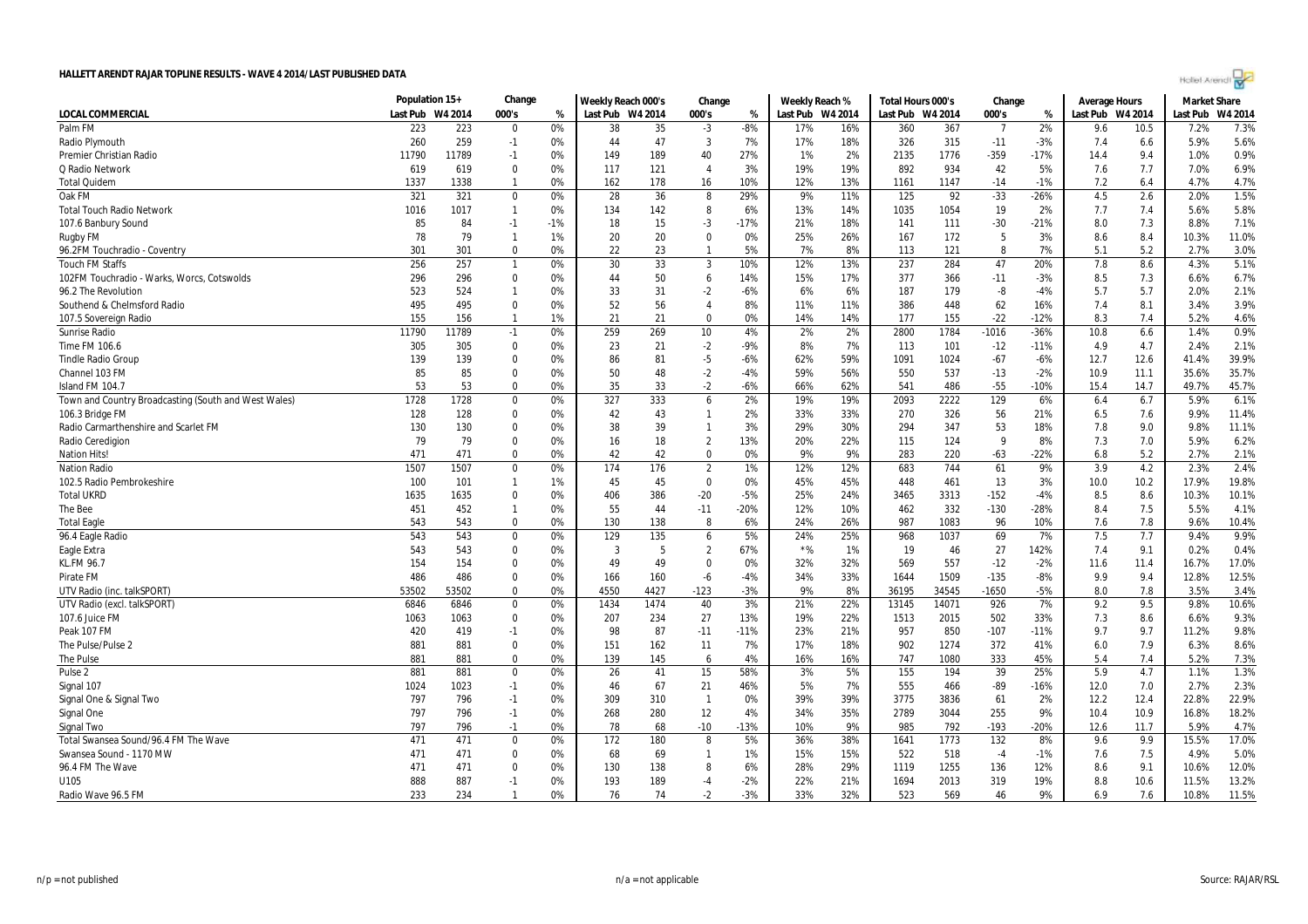| Hollel Arendi |  |
|---------------|--|

| 000's<br>Last Pub W4 2014<br>000's<br>000's<br>Last Pub W4 2014<br><b>LOCAL COMMERCIAL</b><br>Last Pub<br>W4 2014<br>%<br>Last Pub W4 2014<br>Last Pub W4 2014<br>%<br>Last Pub<br>W4 2014<br>%<br>102.4 Wish/107.2 Wire/107.4 Tower FM<br>1118<br>0%<br>146<br>12%<br>13%<br>15%<br>97<br>11%<br>4.0%<br>4.5%<br>1117<br>163<br>17<br>879<br>976<br>6.0<br>$-1$<br>6.0<br>37<br>8%<br>272<br>$-78$<br>$-29%$<br>7.3<br>2.5%<br>441<br>442<br>0%<br>43<br>16%<br>10%<br>194<br>4.6<br>3.4%<br>107.4 Tower FM<br>$\mathbf{1}$<br>6<br>54<br>57<br>20%<br>357<br>85<br>8.3%<br>107.2 Wire FM<br>271<br>270<br>$-1$<br>0%<br>3<br>6%<br>21%<br>442<br>24%<br>6.6<br>7.8<br>6.8%<br>56<br>5.3<br>3.5%<br>102.4 Wish FM<br>455<br>455<br>0%<br>8<br>14%<br>12%<br>14%<br>251<br>341<br>90<br>36%<br>4.5<br>2.7%<br>$\mathbf{0}$<br>64<br>43252<br>$\overline{2}$<br>16%<br>55963<br>9.0<br>8.3<br>7.3%<br>6.8%<br>43253<br>0%<br>6740<br>6742<br>0%<br>16%<br>60331<br>-4368<br>$-7%$<br><b>BBC Local Radio in England</b><br>$\mathbf{1}$<br>5.0%<br>822<br>822<br>92<br>$-22$<br>-19%<br>14%<br>964<br>677<br>6.5%<br><b>BBC Radio Berkshire</b><br>0<br>0%<br>114<br>11%<br>$-287$<br>-30%<br>8.4<br>7.4<br>7.5%<br><b>BBC Radio Bristol</b><br>$\Omega$<br>140<br>16%<br>17%<br>1499<br>8.7<br>6.4%<br>893<br>893<br>0%<br>151<br>11<br>8%<br>1217<br>282<br>23%<br>9.9<br>4.2%<br>0%<br>117<br>107<br>$-10$<br>$-9%$<br>16%<br>14%<br>707<br>566<br>$-141$<br>$-20%$<br>6.0<br>5.3<br>4.9%<br><b>BBC Radio Cambridgeshire</b><br>744<br>744<br>$\Omega$<br><b>BBC Radio Cornwall</b><br>$\mathbf 0$<br>0%<br>172<br>$-19$<br>37%<br>33%<br>1920<br>$-7%$<br>12.0<br>17.9%<br>18.3%<br>461<br>153<br>$-11%$<br>2066<br>$-146$<br>12.5<br>461<br>87<br>597<br>7.7<br>5.2%<br>5.9%<br><b>BBC Coventry and Warwickshire</b><br>695<br>696<br>$\overline{1}$<br>0%<br>86<br>$-1$<br>$-1%$<br>13%<br>12%<br>662<br>65<br>11%<br>6.8<br>12.7%<br><b>BBC Radio Cumbria</b><br>408<br>408<br>$\mathbf 0$<br>0%<br>122<br>106<br>$-16$<br>$-13%$<br>30%<br>26%<br>1207<br>1080<br>$-127$<br>$-11%$<br>9.9<br>10.2<br>13.8%<br>126<br>125<br>19%<br>$-25$<br>10.3<br>10.0%<br><b>BBC Radio Derby</b><br>655<br>655<br>$\Omega$<br>0%<br>$-1%$<br>19%<br>1316<br>1291<br>$-2%$<br>10.5<br>10.8%<br>$-1$<br>11.4%<br><b>BBC Radio Devon</b><br>976<br>975<br>0%<br>197<br>212<br>15<br>8%<br>20%<br>22%<br>1759<br>2228<br>469<br>27%<br>8.9<br>10.5<br>8.7%<br>$-1$<br>225<br>$-5%$<br>16%<br>9.5<br>1297<br>1297<br>$\mathbf 0$<br>0%<br>213<br>$-12$<br>17%<br>2024<br>$-410$<br>$-17%$<br>8.4%<br>7.1%<br><b>BBC Essex</b><br>2434<br>10.8<br>877<br>7.6<br>6.7%<br>501<br>502<br>0%<br>100<br>94<br>$-6%$<br>20%<br>19%<br>715<br>$-162$<br>$-18%$<br>8.8<br>7.8%<br><b>BBC Radio Gloucestershire</b><br>$\overline{1}$<br>-6<br>957<br>9.6%<br>505<br>$-1$<br>0%<br>122<br>$-6$<br>$-5%$<br>25%<br>24%<br>821<br>136<br>17%<br>7.8<br>8.8%<br><b>BBC Hereford &amp; Worcester</b><br>504<br>128<br>6.4<br>8.7%<br>183<br>161<br>$-22$<br>$-12%$<br>24%<br>1629<br>1511<br>$-7%$<br>8.9<br>9.4<br>10.0%<br>768<br>768<br>0%<br>21%<br>$-118$<br><b>BBC Radio Humberside</b><br>$\Omega$<br>225<br>195<br>$-30$<br>$-13%$<br>15%<br>13%<br>1926<br>1802<br>$-6%$<br>8.6<br>9.3<br>5.7%<br>5.6%<br><b>BBC Radio Kent</b><br>1464<br>1465<br>$\overline{1}$<br>0%<br>$-124$<br>6.6%<br><b>BBC Radio Lancashire</b><br>1190<br>1191<br>0%<br>194<br>193<br>$-1%$<br>16%<br>16%<br>1449<br>1378<br>$-71$<br>$-5%$<br>7.5<br>7.2<br>6.8%<br>$\mathbf{1}$<br>$-1$<br>4.4%<br><b>BBC Radio Leeds</b><br>1647<br>0%<br>195<br>216<br>21<br>11%<br>12%<br>13%<br>1298<br>1308<br>10<br>1%<br>6.7<br>6.1<br>4.4%<br>1646<br>$-1$<br>9.6%<br><b>BBC Radio Leicester</b><br>839<br>0%<br>189<br>171<br>$-18$<br>23%<br>20%<br>1736<br>1495<br>$-241$<br>9.2<br>8.8<br>10.9%<br>839<br>$\mathbf{0}$<br>$-10%$<br>$-14%$<br>1755<br>$-27$<br>$-2%$<br>14.2%<br><b>BBC Radio Lincolnshire</b><br>554<br>554<br>$\mathbf 0$<br>0%<br>107<br>115<br>8<br>7%<br>19%<br>1782<br>15.3<br>14.7%<br>21%<br>16.6<br>462<br>5%<br>4%<br>5.0<br>7.2<br>1.7%<br>0%<br>483<br>21<br>4%<br>2299<br>3461<br>1162<br>51%<br>1.1%<br>BBC London 94.9<br>11790<br>11789<br>$-1$<br>$\mathbf 0$<br>0%<br>207<br>228<br>21<br>10%<br>9%<br>10%<br>1529<br>$-17%$<br>8.9<br>6.7<br>4.4%<br>4.0%<br><b>BBC Radio Manchester</b><br>2214<br>2214<br>1846<br>$-317$<br>19%<br>4509<br>15.2<br>13.6%<br>13.5%<br><b>BBC Radio Merseyside</b><br>1667<br>1667<br>$\mathbf 0$<br>0%<br>310<br>317<br>$\overline{7}$<br>2%<br>19%<br>4719<br>$-210$<br>$-4%$<br>14.2<br>$\mathbf 0$<br>0%<br>277<br>307<br>30<br>19%<br>21%<br>2202<br>2181<br>$-21$<br>9.1%<br>8.9%<br><b>BBC Radio Newcastle</b><br>1444<br>1444<br>11%<br>$-1%$<br>7.9<br>7.1<br>194<br>25%<br>2027<br>9.8<br>10.4<br>12.5%<br><b>BBC Radio Norfolk</b><br>776<br>777<br>0%<br>204<br>$-10$<br>$-5%$<br>26%<br>2010<br>17<br>1%<br>11.6%<br>87<br>75<br>$-12$<br>18%<br>$-223$<br>9.7<br>6.3%<br><b>BBC Radio Northampton</b><br>490<br>490<br>$\mathbf 0$<br>0%<br>$-14%$<br>15%<br>839<br>616<br>$-27%$<br>8.2<br>8.8% |
|------------------------------------------------------------------------------------------------------------------------------------------------------------------------------------------------------------------------------------------------------------------------------------------------------------------------------------------------------------------------------------------------------------------------------------------------------------------------------------------------------------------------------------------------------------------------------------------------------------------------------------------------------------------------------------------------------------------------------------------------------------------------------------------------------------------------------------------------------------------------------------------------------------------------------------------------------------------------------------------------------------------------------------------------------------------------------------------------------------------------------------------------------------------------------------------------------------------------------------------------------------------------------------------------------------------------------------------------------------------------------------------------------------------------------------------------------------------------------------------------------------------------------------------------------------------------------------------------------------------------------------------------------------------------------------------------------------------------------------------------------------------------------------------------------------------------------------------------------------------------------------------------------------------------------------------------------------------------------------------------------------------------------------------------------------------------------------------------------------------------------------------------------------------------------------------------------------------------------------------------------------------------------------------------------------------------------------------------------------------------------------------------------------------------------------------------------------------------------------------------------------------------------------------------------------------------------------------------------------------------------------------------------------------------------------------------------------------------------------------------------------------------------------------------------------------------------------------------------------------------------------------------------------------------------------------------------------------------------------------------------------------------------------------------------------------------------------------------------------------------------------------------------------------------------------------------------------------------------------------------------------------------------------------------------------------------------------------------------------------------------------------------------------------------------------------------------------------------------------------------------------------------------------------------------------------------------------------------------------------------------------------------------------------------------------------------------------------------------------------------------------------------------------------------------------------------------------------------------------------------------------------------------------------------------------------------------------------------------------------------------------------------------------------------------------------------------------------------------------------------------------------------------------------------------------------------------------------------------------------------------------------------------------------------------------------------------------------------------------------------------------------------------------------------------------------------------------------------------------------------------------------------------------------------------------------------------------------------------------------------------------------------------------------------------------------------------------------------------------------------------------------------------------------------------------------------------------------------------------------------------------------------------------------------------------------------------------------------------------------------------------------------------------------------------------------------------------------------------------------------------------------|
|                                                                                                                                                                                                                                                                                                                                                                                                                                                                                                                                                                                                                                                                                                                                                                                                                                                                                                                                                                                                                                                                                                                                                                                                                                                                                                                                                                                                                                                                                                                                                                                                                                                                                                                                                                                                                                                                                                                                                                                                                                                                                                                                                                                                                                                                                                                                                                                                                                                                                                                                                                                                                                                                                                                                                                                                                                                                                                                                                                                                                                                                                                                                                                                                                                                                                                                                                                                                                                                                                                                                                                                                                                                                                                                                                                                                                                                                                                                                                                                                                                                                                                                                                                                                                                                                                                                                                                                                                                                                                                                                                                                                                                                                                                                                                                                                                                                                                                                                                                                                                                                                                                                                          |
|                                                                                                                                                                                                                                                                                                                                                                                                                                                                                                                                                                                                                                                                                                                                                                                                                                                                                                                                                                                                                                                                                                                                                                                                                                                                                                                                                                                                                                                                                                                                                                                                                                                                                                                                                                                                                                                                                                                                                                                                                                                                                                                                                                                                                                                                                                                                                                                                                                                                                                                                                                                                                                                                                                                                                                                                                                                                                                                                                                                                                                                                                                                                                                                                                                                                                                                                                                                                                                                                                                                                                                                                                                                                                                                                                                                                                                                                                                                                                                                                                                                                                                                                                                                                                                                                                                                                                                                                                                                                                                                                                                                                                                                                                                                                                                                                                                                                                                                                                                                                                                                                                                                                          |
|                                                                                                                                                                                                                                                                                                                                                                                                                                                                                                                                                                                                                                                                                                                                                                                                                                                                                                                                                                                                                                                                                                                                                                                                                                                                                                                                                                                                                                                                                                                                                                                                                                                                                                                                                                                                                                                                                                                                                                                                                                                                                                                                                                                                                                                                                                                                                                                                                                                                                                                                                                                                                                                                                                                                                                                                                                                                                                                                                                                                                                                                                                                                                                                                                                                                                                                                                                                                                                                                                                                                                                                                                                                                                                                                                                                                                                                                                                                                                                                                                                                                                                                                                                                                                                                                                                                                                                                                                                                                                                                                                                                                                                                                                                                                                                                                                                                                                                                                                                                                                                                                                                                                          |
|                                                                                                                                                                                                                                                                                                                                                                                                                                                                                                                                                                                                                                                                                                                                                                                                                                                                                                                                                                                                                                                                                                                                                                                                                                                                                                                                                                                                                                                                                                                                                                                                                                                                                                                                                                                                                                                                                                                                                                                                                                                                                                                                                                                                                                                                                                                                                                                                                                                                                                                                                                                                                                                                                                                                                                                                                                                                                                                                                                                                                                                                                                                                                                                                                                                                                                                                                                                                                                                                                                                                                                                                                                                                                                                                                                                                                                                                                                                                                                                                                                                                                                                                                                                                                                                                                                                                                                                                                                                                                                                                                                                                                                                                                                                                                                                                                                                                                                                                                                                                                                                                                                                                          |
|                                                                                                                                                                                                                                                                                                                                                                                                                                                                                                                                                                                                                                                                                                                                                                                                                                                                                                                                                                                                                                                                                                                                                                                                                                                                                                                                                                                                                                                                                                                                                                                                                                                                                                                                                                                                                                                                                                                                                                                                                                                                                                                                                                                                                                                                                                                                                                                                                                                                                                                                                                                                                                                                                                                                                                                                                                                                                                                                                                                                                                                                                                                                                                                                                                                                                                                                                                                                                                                                                                                                                                                                                                                                                                                                                                                                                                                                                                                                                                                                                                                                                                                                                                                                                                                                                                                                                                                                                                                                                                                                                                                                                                                                                                                                                                                                                                                                                                                                                                                                                                                                                                                                          |
|                                                                                                                                                                                                                                                                                                                                                                                                                                                                                                                                                                                                                                                                                                                                                                                                                                                                                                                                                                                                                                                                                                                                                                                                                                                                                                                                                                                                                                                                                                                                                                                                                                                                                                                                                                                                                                                                                                                                                                                                                                                                                                                                                                                                                                                                                                                                                                                                                                                                                                                                                                                                                                                                                                                                                                                                                                                                                                                                                                                                                                                                                                                                                                                                                                                                                                                                                                                                                                                                                                                                                                                                                                                                                                                                                                                                                                                                                                                                                                                                                                                                                                                                                                                                                                                                                                                                                                                                                                                                                                                                                                                                                                                                                                                                                                                                                                                                                                                                                                                                                                                                                                                                          |
|                                                                                                                                                                                                                                                                                                                                                                                                                                                                                                                                                                                                                                                                                                                                                                                                                                                                                                                                                                                                                                                                                                                                                                                                                                                                                                                                                                                                                                                                                                                                                                                                                                                                                                                                                                                                                                                                                                                                                                                                                                                                                                                                                                                                                                                                                                                                                                                                                                                                                                                                                                                                                                                                                                                                                                                                                                                                                                                                                                                                                                                                                                                                                                                                                                                                                                                                                                                                                                                                                                                                                                                                                                                                                                                                                                                                                                                                                                                                                                                                                                                                                                                                                                                                                                                                                                                                                                                                                                                                                                                                                                                                                                                                                                                                                                                                                                                                                                                                                                                                                                                                                                                                          |
|                                                                                                                                                                                                                                                                                                                                                                                                                                                                                                                                                                                                                                                                                                                                                                                                                                                                                                                                                                                                                                                                                                                                                                                                                                                                                                                                                                                                                                                                                                                                                                                                                                                                                                                                                                                                                                                                                                                                                                                                                                                                                                                                                                                                                                                                                                                                                                                                                                                                                                                                                                                                                                                                                                                                                                                                                                                                                                                                                                                                                                                                                                                                                                                                                                                                                                                                                                                                                                                                                                                                                                                                                                                                                                                                                                                                                                                                                                                                                                                                                                                                                                                                                                                                                                                                                                                                                                                                                                                                                                                                                                                                                                                                                                                                                                                                                                                                                                                                                                                                                                                                                                                                          |
|                                                                                                                                                                                                                                                                                                                                                                                                                                                                                                                                                                                                                                                                                                                                                                                                                                                                                                                                                                                                                                                                                                                                                                                                                                                                                                                                                                                                                                                                                                                                                                                                                                                                                                                                                                                                                                                                                                                                                                                                                                                                                                                                                                                                                                                                                                                                                                                                                                                                                                                                                                                                                                                                                                                                                                                                                                                                                                                                                                                                                                                                                                                                                                                                                                                                                                                                                                                                                                                                                                                                                                                                                                                                                                                                                                                                                                                                                                                                                                                                                                                                                                                                                                                                                                                                                                                                                                                                                                                                                                                                                                                                                                                                                                                                                                                                                                                                                                                                                                                                                                                                                                                                          |
|                                                                                                                                                                                                                                                                                                                                                                                                                                                                                                                                                                                                                                                                                                                                                                                                                                                                                                                                                                                                                                                                                                                                                                                                                                                                                                                                                                                                                                                                                                                                                                                                                                                                                                                                                                                                                                                                                                                                                                                                                                                                                                                                                                                                                                                                                                                                                                                                                                                                                                                                                                                                                                                                                                                                                                                                                                                                                                                                                                                                                                                                                                                                                                                                                                                                                                                                                                                                                                                                                                                                                                                                                                                                                                                                                                                                                                                                                                                                                                                                                                                                                                                                                                                                                                                                                                                                                                                                                                                                                                                                                                                                                                                                                                                                                                                                                                                                                                                                                                                                                                                                                                                                          |
|                                                                                                                                                                                                                                                                                                                                                                                                                                                                                                                                                                                                                                                                                                                                                                                                                                                                                                                                                                                                                                                                                                                                                                                                                                                                                                                                                                                                                                                                                                                                                                                                                                                                                                                                                                                                                                                                                                                                                                                                                                                                                                                                                                                                                                                                                                                                                                                                                                                                                                                                                                                                                                                                                                                                                                                                                                                                                                                                                                                                                                                                                                                                                                                                                                                                                                                                                                                                                                                                                                                                                                                                                                                                                                                                                                                                                                                                                                                                                                                                                                                                                                                                                                                                                                                                                                                                                                                                                                                                                                                                                                                                                                                                                                                                                                                                                                                                                                                                                                                                                                                                                                                                          |
|                                                                                                                                                                                                                                                                                                                                                                                                                                                                                                                                                                                                                                                                                                                                                                                                                                                                                                                                                                                                                                                                                                                                                                                                                                                                                                                                                                                                                                                                                                                                                                                                                                                                                                                                                                                                                                                                                                                                                                                                                                                                                                                                                                                                                                                                                                                                                                                                                                                                                                                                                                                                                                                                                                                                                                                                                                                                                                                                                                                                                                                                                                                                                                                                                                                                                                                                                                                                                                                                                                                                                                                                                                                                                                                                                                                                                                                                                                                                                                                                                                                                                                                                                                                                                                                                                                                                                                                                                                                                                                                                                                                                                                                                                                                                                                                                                                                                                                                                                                                                                                                                                                                                          |
|                                                                                                                                                                                                                                                                                                                                                                                                                                                                                                                                                                                                                                                                                                                                                                                                                                                                                                                                                                                                                                                                                                                                                                                                                                                                                                                                                                                                                                                                                                                                                                                                                                                                                                                                                                                                                                                                                                                                                                                                                                                                                                                                                                                                                                                                                                                                                                                                                                                                                                                                                                                                                                                                                                                                                                                                                                                                                                                                                                                                                                                                                                                                                                                                                                                                                                                                                                                                                                                                                                                                                                                                                                                                                                                                                                                                                                                                                                                                                                                                                                                                                                                                                                                                                                                                                                                                                                                                                                                                                                                                                                                                                                                                                                                                                                                                                                                                                                                                                                                                                                                                                                                                          |
|                                                                                                                                                                                                                                                                                                                                                                                                                                                                                                                                                                                                                                                                                                                                                                                                                                                                                                                                                                                                                                                                                                                                                                                                                                                                                                                                                                                                                                                                                                                                                                                                                                                                                                                                                                                                                                                                                                                                                                                                                                                                                                                                                                                                                                                                                                                                                                                                                                                                                                                                                                                                                                                                                                                                                                                                                                                                                                                                                                                                                                                                                                                                                                                                                                                                                                                                                                                                                                                                                                                                                                                                                                                                                                                                                                                                                                                                                                                                                                                                                                                                                                                                                                                                                                                                                                                                                                                                                                                                                                                                                                                                                                                                                                                                                                                                                                                                                                                                                                                                                                                                                                                                          |
|                                                                                                                                                                                                                                                                                                                                                                                                                                                                                                                                                                                                                                                                                                                                                                                                                                                                                                                                                                                                                                                                                                                                                                                                                                                                                                                                                                                                                                                                                                                                                                                                                                                                                                                                                                                                                                                                                                                                                                                                                                                                                                                                                                                                                                                                                                                                                                                                                                                                                                                                                                                                                                                                                                                                                                                                                                                                                                                                                                                                                                                                                                                                                                                                                                                                                                                                                                                                                                                                                                                                                                                                                                                                                                                                                                                                                                                                                                                                                                                                                                                                                                                                                                                                                                                                                                                                                                                                                                                                                                                                                                                                                                                                                                                                                                                                                                                                                                                                                                                                                                                                                                                                          |
|                                                                                                                                                                                                                                                                                                                                                                                                                                                                                                                                                                                                                                                                                                                                                                                                                                                                                                                                                                                                                                                                                                                                                                                                                                                                                                                                                                                                                                                                                                                                                                                                                                                                                                                                                                                                                                                                                                                                                                                                                                                                                                                                                                                                                                                                                                                                                                                                                                                                                                                                                                                                                                                                                                                                                                                                                                                                                                                                                                                                                                                                                                                                                                                                                                                                                                                                                                                                                                                                                                                                                                                                                                                                                                                                                                                                                                                                                                                                                                                                                                                                                                                                                                                                                                                                                                                                                                                                                                                                                                                                                                                                                                                                                                                                                                                                                                                                                                                                                                                                                                                                                                                                          |
|                                                                                                                                                                                                                                                                                                                                                                                                                                                                                                                                                                                                                                                                                                                                                                                                                                                                                                                                                                                                                                                                                                                                                                                                                                                                                                                                                                                                                                                                                                                                                                                                                                                                                                                                                                                                                                                                                                                                                                                                                                                                                                                                                                                                                                                                                                                                                                                                                                                                                                                                                                                                                                                                                                                                                                                                                                                                                                                                                                                                                                                                                                                                                                                                                                                                                                                                                                                                                                                                                                                                                                                                                                                                                                                                                                                                                                                                                                                                                                                                                                                                                                                                                                                                                                                                                                                                                                                                                                                                                                                                                                                                                                                                                                                                                                                                                                                                                                                                                                                                                                                                                                                                          |
|                                                                                                                                                                                                                                                                                                                                                                                                                                                                                                                                                                                                                                                                                                                                                                                                                                                                                                                                                                                                                                                                                                                                                                                                                                                                                                                                                                                                                                                                                                                                                                                                                                                                                                                                                                                                                                                                                                                                                                                                                                                                                                                                                                                                                                                                                                                                                                                                                                                                                                                                                                                                                                                                                                                                                                                                                                                                                                                                                                                                                                                                                                                                                                                                                                                                                                                                                                                                                                                                                                                                                                                                                                                                                                                                                                                                                                                                                                                                                                                                                                                                                                                                                                                                                                                                                                                                                                                                                                                                                                                                                                                                                                                                                                                                                                                                                                                                                                                                                                                                                                                                                                                                          |
|                                                                                                                                                                                                                                                                                                                                                                                                                                                                                                                                                                                                                                                                                                                                                                                                                                                                                                                                                                                                                                                                                                                                                                                                                                                                                                                                                                                                                                                                                                                                                                                                                                                                                                                                                                                                                                                                                                                                                                                                                                                                                                                                                                                                                                                                                                                                                                                                                                                                                                                                                                                                                                                                                                                                                                                                                                                                                                                                                                                                                                                                                                                                                                                                                                                                                                                                                                                                                                                                                                                                                                                                                                                                                                                                                                                                                                                                                                                                                                                                                                                                                                                                                                                                                                                                                                                                                                                                                                                                                                                                                                                                                                                                                                                                                                                                                                                                                                                                                                                                                                                                                                                                          |
|                                                                                                                                                                                                                                                                                                                                                                                                                                                                                                                                                                                                                                                                                                                                                                                                                                                                                                                                                                                                                                                                                                                                                                                                                                                                                                                                                                                                                                                                                                                                                                                                                                                                                                                                                                                                                                                                                                                                                                                                                                                                                                                                                                                                                                                                                                                                                                                                                                                                                                                                                                                                                                                                                                                                                                                                                                                                                                                                                                                                                                                                                                                                                                                                                                                                                                                                                                                                                                                                                                                                                                                                                                                                                                                                                                                                                                                                                                                                                                                                                                                                                                                                                                                                                                                                                                                                                                                                                                                                                                                                                                                                                                                                                                                                                                                                                                                                                                                                                                                                                                                                                                                                          |
|                                                                                                                                                                                                                                                                                                                                                                                                                                                                                                                                                                                                                                                                                                                                                                                                                                                                                                                                                                                                                                                                                                                                                                                                                                                                                                                                                                                                                                                                                                                                                                                                                                                                                                                                                                                                                                                                                                                                                                                                                                                                                                                                                                                                                                                                                                                                                                                                                                                                                                                                                                                                                                                                                                                                                                                                                                                                                                                                                                                                                                                                                                                                                                                                                                                                                                                                                                                                                                                                                                                                                                                                                                                                                                                                                                                                                                                                                                                                                                                                                                                                                                                                                                                                                                                                                                                                                                                                                                                                                                                                                                                                                                                                                                                                                                                                                                                                                                                                                                                                                                                                                                                                          |
|                                                                                                                                                                                                                                                                                                                                                                                                                                                                                                                                                                                                                                                                                                                                                                                                                                                                                                                                                                                                                                                                                                                                                                                                                                                                                                                                                                                                                                                                                                                                                                                                                                                                                                                                                                                                                                                                                                                                                                                                                                                                                                                                                                                                                                                                                                                                                                                                                                                                                                                                                                                                                                                                                                                                                                                                                                                                                                                                                                                                                                                                                                                                                                                                                                                                                                                                                                                                                                                                                                                                                                                                                                                                                                                                                                                                                                                                                                                                                                                                                                                                                                                                                                                                                                                                                                                                                                                                                                                                                                                                                                                                                                                                                                                                                                                                                                                                                                                                                                                                                                                                                                                                          |
|                                                                                                                                                                                                                                                                                                                                                                                                                                                                                                                                                                                                                                                                                                                                                                                                                                                                                                                                                                                                                                                                                                                                                                                                                                                                                                                                                                                                                                                                                                                                                                                                                                                                                                                                                                                                                                                                                                                                                                                                                                                                                                                                                                                                                                                                                                                                                                                                                                                                                                                                                                                                                                                                                                                                                                                                                                                                                                                                                                                                                                                                                                                                                                                                                                                                                                                                                                                                                                                                                                                                                                                                                                                                                                                                                                                                                                                                                                                                                                                                                                                                                                                                                                                                                                                                                                                                                                                                                                                                                                                                                                                                                                                                                                                                                                                                                                                                                                                                                                                                                                                                                                                                          |
|                                                                                                                                                                                                                                                                                                                                                                                                                                                                                                                                                                                                                                                                                                                                                                                                                                                                                                                                                                                                                                                                                                                                                                                                                                                                                                                                                                                                                                                                                                                                                                                                                                                                                                                                                                                                                                                                                                                                                                                                                                                                                                                                                                                                                                                                                                                                                                                                                                                                                                                                                                                                                                                                                                                                                                                                                                                                                                                                                                                                                                                                                                                                                                                                                                                                                                                                                                                                                                                                                                                                                                                                                                                                                                                                                                                                                                                                                                                                                                                                                                                                                                                                                                                                                                                                                                                                                                                                                                                                                                                                                                                                                                                                                                                                                                                                                                                                                                                                                                                                                                                                                                                                          |
|                                                                                                                                                                                                                                                                                                                                                                                                                                                                                                                                                                                                                                                                                                                                                                                                                                                                                                                                                                                                                                                                                                                                                                                                                                                                                                                                                                                                                                                                                                                                                                                                                                                                                                                                                                                                                                                                                                                                                                                                                                                                                                                                                                                                                                                                                                                                                                                                                                                                                                                                                                                                                                                                                                                                                                                                                                                                                                                                                                                                                                                                                                                                                                                                                                                                                                                                                                                                                                                                                                                                                                                                                                                                                                                                                                                                                                                                                                                                                                                                                                                                                                                                                                                                                                                                                                                                                                                                                                                                                                                                                                                                                                                                                                                                                                                                                                                                                                                                                                                                                                                                                                                                          |
|                                                                                                                                                                                                                                                                                                                                                                                                                                                                                                                                                                                                                                                                                                                                                                                                                                                                                                                                                                                                                                                                                                                                                                                                                                                                                                                                                                                                                                                                                                                                                                                                                                                                                                                                                                                                                                                                                                                                                                                                                                                                                                                                                                                                                                                                                                                                                                                                                                                                                                                                                                                                                                                                                                                                                                                                                                                                                                                                                                                                                                                                                                                                                                                                                                                                                                                                                                                                                                                                                                                                                                                                                                                                                                                                                                                                                                                                                                                                                                                                                                                                                                                                                                                                                                                                                                                                                                                                                                                                                                                                                                                                                                                                                                                                                                                                                                                                                                                                                                                                                                                                                                                                          |
|                                                                                                                                                                                                                                                                                                                                                                                                                                                                                                                                                                                                                                                                                                                                                                                                                                                                                                                                                                                                                                                                                                                                                                                                                                                                                                                                                                                                                                                                                                                                                                                                                                                                                                                                                                                                                                                                                                                                                                                                                                                                                                                                                                                                                                                                                                                                                                                                                                                                                                                                                                                                                                                                                                                                                                                                                                                                                                                                                                                                                                                                                                                                                                                                                                                                                                                                                                                                                                                                                                                                                                                                                                                                                                                                                                                                                                                                                                                                                                                                                                                                                                                                                                                                                                                                                                                                                                                                                                                                                                                                                                                                                                                                                                                                                                                                                                                                                                                                                                                                                                                                                                                                          |
|                                                                                                                                                                                                                                                                                                                                                                                                                                                                                                                                                                                                                                                                                                                                                                                                                                                                                                                                                                                                                                                                                                                                                                                                                                                                                                                                                                                                                                                                                                                                                                                                                                                                                                                                                                                                                                                                                                                                                                                                                                                                                                                                                                                                                                                                                                                                                                                                                                                                                                                                                                                                                                                                                                                                                                                                                                                                                                                                                                                                                                                                                                                                                                                                                                                                                                                                                                                                                                                                                                                                                                                                                                                                                                                                                                                                                                                                                                                                                                                                                                                                                                                                                                                                                                                                                                                                                                                                                                                                                                                                                                                                                                                                                                                                                                                                                                                                                                                                                                                                                                                                                                                                          |
|                                                                                                                                                                                                                                                                                                                                                                                                                                                                                                                                                                                                                                                                                                                                                                                                                                                                                                                                                                                                                                                                                                                                                                                                                                                                                                                                                                                                                                                                                                                                                                                                                                                                                                                                                                                                                                                                                                                                                                                                                                                                                                                                                                                                                                                                                                                                                                                                                                                                                                                                                                                                                                                                                                                                                                                                                                                                                                                                                                                                                                                                                                                                                                                                                                                                                                                                                                                                                                                                                                                                                                                                                                                                                                                                                                                                                                                                                                                                                                                                                                                                                                                                                                                                                                                                                                                                                                                                                                                                                                                                                                                                                                                                                                                                                                                                                                                                                                                                                                                                                                                                                                                                          |
| 19%<br>$-2%$<br>7.9<br>804<br>804<br>$\mathbf 0$<br>0%<br>147<br>150<br>$\overline{3}$<br>2%<br>18%<br>1185<br>$-28$<br>8.2<br>7.8%<br>7.8%<br><b>BBC Radio Nottingham</b><br>1213                                                                                                                                                                                                                                                                                                                                                                                                                                                                                                                                                                                                                                                                                                                                                                                                                                                                                                                                                                                                                                                                                                                                                                                                                                                                                                                                                                                                                                                                                                                                                                                                                                                                                                                                                                                                                                                                                                                                                                                                                                                                                                                                                                                                                                                                                                                                                                                                                                                                                                                                                                                                                                                                                                                                                                                                                                                                                                                                                                                                                                                                                                                                                                                                                                                                                                                                                                                                                                                                                                                                                                                                                                                                                                                                                                                                                                                                                                                                                                                                                                                                                                                                                                                                                                                                                                                                                                                                                                                                                                                                                                                                                                                                                                                                                                                                                                                                                                                                                       |
| 6.2%<br>96<br>584<br><b>BBC Radio Oxford</b><br>528<br>529<br>0%<br>95<br>$-1$<br>$-1%$<br>18%<br>18%<br>724<br>$-140$<br>$-19%$<br>7.6<br>6.1<br>7.7%<br>-1                                                                                                                                                                                                                                                                                                                                                                                                                                                                                                                                                                                                                                                                                                                                                                                                                                                                                                                                                                                                                                                                                                                                                                                                                                                                                                                                                                                                                                                                                                                                                                                                                                                                                                                                                                                                                                                                                                                                                                                                                                                                                                                                                                                                                                                                                                                                                                                                                                                                                                                                                                                                                                                                                                                                                                                                                                                                                                                                                                                                                                                                                                                                                                                                                                                                                                                                                                                                                                                                                                                                                                                                                                                                                                                                                                                                                                                                                                                                                                                                                                                                                                                                                                                                                                                                                                                                                                                                                                                                                                                                                                                                                                                                                                                                                                                                                                                                                                                                                                             |
| 8.2%<br>1297<br>0%<br>238<br>242<br>2%<br>18%<br>19%<br>2068<br>7.0<br>8.5<br>6.6%<br><b>BBC Radio Sheffield</b><br>1297<br>0<br>$\overline{4}$<br>1669<br>399<br>24%                                                                                                                                                                                                                                                                                                                                                                                                                                                                                                                                                                                                                                                                                                                                                                                                                                                                                                                                                                                                                                                                                                                                                                                                                                                                                                                                                                                                                                                                                                                                                                                                                                                                                                                                                                                                                                                                                                                                                                                                                                                                                                                                                                                                                                                                                                                                                                                                                                                                                                                                                                                                                                                                                                                                                                                                                                                                                                                                                                                                                                                                                                                                                                                                                                                                                                                                                                                                                                                                                                                                                                                                                                                                                                                                                                                                                                                                                                                                                                                                                                                                                                                                                                                                                                                                                                                                                                                                                                                                                                                                                                                                                                                                                                                                                                                                                                                                                                                                                                    |
| 12.9%<br>397<br>397<br>120<br>105<br>$-15$<br>$-13%$<br>30%<br>27%<br>1286<br>1045<br>$-19%$<br>10.7<br>9.9<br>14.5%<br><b>BBC Radio Shropshire</b><br>0<br>0%<br>$-241$                                                                                                                                                                                                                                                                                                                                                                                                                                                                                                                                                                                                                                                                                                                                                                                                                                                                                                                                                                                                                                                                                                                                                                                                                                                                                                                                                                                                                                                                                                                                                                                                                                                                                                                                                                                                                                                                                                                                                                                                                                                                                                                                                                                                                                                                                                                                                                                                                                                                                                                                                                                                                                                                                                                                                                                                                                                                                                                                                                                                                                                                                                                                                                                                                                                                                                                                                                                                                                                                                                                                                                                                                                                                                                                                                                                                                                                                                                                                                                                                                                                                                                                                                                                                                                                                                                                                                                                                                                                                                                                                                                                                                                                                                                                                                                                                                                                                                                                                                                 |
| <b>Total BBC Radio Solent</b><br>1778<br>1778<br>$\mathbf 0$<br>0%<br>281<br>275<br>$-2%$<br>16%<br>15%<br>2887<br>2704<br>$-183$<br>$-6%$<br>10.3<br>9.8<br>8.0%<br>7.6%<br>-6                                                                                                                                                                                                                                                                                                                                                                                                                                                                                                                                                                                                                                                                                                                                                                                                                                                                                                                                                                                                                                                                                                                                                                                                                                                                                                                                                                                                                                                                                                                                                                                                                                                                                                                                                                                                                                                                                                                                                                                                                                                                                                                                                                                                                                                                                                                                                                                                                                                                                                                                                                                                                                                                                                                                                                                                                                                                                                                                                                                                                                                                                                                                                                                                                                                                                                                                                                                                                                                                                                                                                                                                                                                                                                                                                                                                                                                                                                                                                                                                                                                                                                                                                                                                                                                                                                                                                                                                                                                                                                                                                                                                                                                                                                                                                                                                                                                                                                                                                          |
| 448<br>0%<br>64<br>11%<br>14%<br>16%<br>528<br>433<br>$-95$<br>$-18%$<br>8.3<br>6.1<br>4.9%<br>4.0%<br><b>BBC</b> Somerset<br>449<br>71<br>$\overline{7}$<br>$\mathbf{1}$                                                                                                                                                                                                                                                                                                                                                                                                                                                                                                                                                                                                                                                                                                                                                                                                                                                                                                                                                                                                                                                                                                                                                                                                                                                                                                                                                                                                                                                                                                                                                                                                                                                                                                                                                                                                                                                                                                                                                                                                                                                                                                                                                                                                                                                                                                                                                                                                                                                                                                                                                                                                                                                                                                                                                                                                                                                                                                                                                                                                                                                                                                                                                                                                                                                                                                                                                                                                                                                                                                                                                                                                                                                                                                                                                                                                                                                                                                                                                                                                                                                                                                                                                                                                                                                                                                                                                                                                                                                                                                                                                                                                                                                                                                                                                                                                                                                                                                                                                                |
| <b>BBC Radio Stoke</b><br>616<br>$\mathbf 0$<br>0%<br>119<br>126<br>$\overline{7}$<br>6%<br>19%<br>20%<br>1275<br>1164<br>$-111$<br>$-9%$<br>10.7<br>9.2<br>9.9%<br>9.0%<br>616                                                                                                                                                                                                                                                                                                                                                                                                                                                                                                                                                                                                                                                                                                                                                                                                                                                                                                                                                                                                                                                                                                                                                                                                                                                                                                                                                                                                                                                                                                                                                                                                                                                                                                                                                                                                                                                                                                                                                                                                                                                                                                                                                                                                                                                                                                                                                                                                                                                                                                                                                                                                                                                                                                                                                                                                                                                                                                                                                                                                                                                                                                                                                                                                                                                                                                                                                                                                                                                                                                                                                                                                                                                                                                                                                                                                                                                                                                                                                                                                                                                                                                                                                                                                                                                                                                                                                                                                                                                                                                                                                                                                                                                                                                                                                                                                                                                                                                                                                          |
| 9.5%<br><b>BBC Radio Suffolk</b><br>541<br>543<br>$\overline{2}$<br>0%<br>118<br>135<br>17<br>14%<br>22%<br>25%<br>1142<br>1062<br>$-80$<br>$-7%$<br>9.7<br>7.9<br>10.4%                                                                                                                                                                                                                                                                                                                                                                                                                                                                                                                                                                                                                                                                                                                                                                                                                                                                                                                                                                                                                                                                                                                                                                                                                                                                                                                                                                                                                                                                                                                                                                                                                                                                                                                                                                                                                                                                                                                                                                                                                                                                                                                                                                                                                                                                                                                                                                                                                                                                                                                                                                                                                                                                                                                                                                                                                                                                                                                                                                                                                                                                                                                                                                                                                                                                                                                                                                                                                                                                                                                                                                                                                                                                                                                                                                                                                                                                                                                                                                                                                                                                                                                                                                                                                                                                                                                                                                                                                                                                                                                                                                                                                                                                                                                                                                                                                                                                                                                                                                 |
| 254<br>274<br>8%<br>$-6$<br>0%<br>4.0%<br>2563<br>2563<br>$\mathbf{0}$<br>0%<br>20<br>10%<br>11%<br>2134<br>2128<br>8.4<br>7.8<br>4.1%<br><b>BBC Sussex and BBC Surrey</b>                                                                                                                                                                                                                                                                                                                                                                                                                                                                                                                                                                                                                                                                                                                                                                                                                                                                                                                                                                                                                                                                                                                                                                                                                                                                                                                                                                                                                                                                                                                                                                                                                                                                                                                                                                                                                                                                                                                                                                                                                                                                                                                                                                                                                                                                                                                                                                                                                                                                                                                                                                                                                                                                                                                                                                                                                                                                                                                                                                                                                                                                                                                                                                                                                                                                                                                                                                                                                                                                                                                                                                                                                                                                                                                                                                                                                                                                                                                                                                                                                                                                                                                                                                                                                                                                                                                                                                                                                                                                                                                                                                                                                                                                                                                                                                                                                                                                                                                                                               |
| 122<br>15%<br>822<br>5.8<br>5.7%<br><b>BBC Radio Tees</b><br>795<br>795<br>$\mathbf 0$<br>0%<br>141<br>19<br>16%<br>18%<br>842<br>$-20$<br>$-2%$<br>6.9<br>5.6%                                                                                                                                                                                                                                                                                                                                                                                                                                                                                                                                                                                                                                                                                                                                                                                                                                                                                                                                                                                                                                                                                                                                                                                                                                                                                                                                                                                                                                                                                                                                                                                                                                                                                                                                                                                                                                                                                                                                                                                                                                                                                                                                                                                                                                                                                                                                                                                                                                                                                                                                                                                                                                                                                                                                                                                                                                                                                                                                                                                                                                                                                                                                                                                                                                                                                                                                                                                                                                                                                                                                                                                                                                                                                                                                                                                                                                                                                                                                                                                                                                                                                                                                                                                                                                                                                                                                                                                                                                                                                                                                                                                                                                                                                                                                                                                                                                                                                                                                                                          |
| 15%<br>1342<br>0%<br>144<br>158<br>14<br>10%<br>11%<br>12%<br>919<br>1061<br>142<br>6.4<br>6.7<br>3.5%<br>4.0%<br><b>BBC Three Counties Radio</b><br>1343<br>$\mathbf{1}$                                                                                                                                                                                                                                                                                                                                                                                                                                                                                                                                                                                                                                                                                                                                                                                                                                                                                                                                                                                                                                                                                                                                                                                                                                                                                                                                                                                                                                                                                                                                                                                                                                                                                                                                                                                                                                                                                                                                                                                                                                                                                                                                                                                                                                                                                                                                                                                                                                                                                                                                                                                                                                                                                                                                                                                                                                                                                                                                                                                                                                                                                                                                                                                                                                                                                                                                                                                                                                                                                                                                                                                                                                                                                                                                                                                                                                                                                                                                                                                                                                                                                                                                                                                                                                                                                                                                                                                                                                                                                                                                                                                                                                                                                                                                                                                                                                                                                                                                                                |
| 4.3%<br>2367<br>2366<br>0%<br>195<br>211<br>8%<br>8%<br>9%<br>1649<br>1775<br>126<br>8%<br>8.4<br>8.4<br>4.1%<br>BBC WM (Birmingham & Black Country)<br>16<br>$-1$                                                                                                                                                                                                                                                                                                                                                                                                                                                                                                                                                                                                                                                                                                                                                                                                                                                                                                                                                                                                                                                                                                                                                                                                                                                                                                                                                                                                                                                                                                                                                                                                                                                                                                                                                                                                                                                                                                                                                                                                                                                                                                                                                                                                                                                                                                                                                                                                                                                                                                                                                                                                                                                                                                                                                                                                                                                                                                                                                                                                                                                                                                                                                                                                                                                                                                                                                                                                                                                                                                                                                                                                                                                                                                                                                                                                                                                                                                                                                                                                                                                                                                                                                                                                                                                                                                                                                                                                                                                                                                                                                                                                                                                                                                                                                                                                                                                                                                                                                                       |
| 2.6%<br><b>BBC Radio Wiltshire/Swindon</b><br>574<br>574<br>$\mathbf{0}$<br>0%<br>80<br>65<br>$-15$<br>$-19%$<br>14%<br>11%<br>483<br>338<br>$-145$<br>$-30%$<br>6.0<br>5.2<br>4.0%                                                                                                                                                                                                                                                                                                                                                                                                                                                                                                                                                                                                                                                                                                                                                                                                                                                                                                                                                                                                                                                                                                                                                                                                                                                                                                                                                                                                                                                                                                                                                                                                                                                                                                                                                                                                                                                                                                                                                                                                                                                                                                                                                                                                                                                                                                                                                                                                                                                                                                                                                                                                                                                                                                                                                                                                                                                                                                                                                                                                                                                                                                                                                                                                                                                                                                                                                                                                                                                                                                                                                                                                                                                                                                                                                                                                                                                                                                                                                                                                                                                                                                                                                                                                                                                                                                                                                                                                                                                                                                                                                                                                                                                                                                                                                                                                                                                                                                                                                      |
| 95<br><b>BBC Radio York</b><br>534<br>534<br>$\Omega$<br>0%<br>80<br>$-15$<br>$-16%$<br>18%<br>15%<br>779<br>644<br>$-135$<br>$-17%$<br>8.2<br>8.0<br>7.4%<br>6.0%                                                                                                                                                                                                                                                                                                                                                                                                                                                                                                                                                                                                                                                                                                                                                                                                                                                                                                                                                                                                                                                                                                                                                                                                                                                                                                                                                                                                                                                                                                                                                                                                                                                                                                                                                                                                                                                                                                                                                                                                                                                                                                                                                                                                                                                                                                                                                                                                                                                                                                                                                                                                                                                                                                                                                                                                                                                                                                                                                                                                                                                                                                                                                                                                                                                                                                                                                                                                                                                                                                                                                                                                                                                                                                                                                                                                                                                                                                                                                                                                                                                                                                                                                                                                                                                                                                                                                                                                                                                                                                                                                                                                                                                                                                                                                                                                                                                                                                                                                                       |
| 53<br>21<br>40%<br>45%<br>199<br>222<br>23<br>12%<br>9.3<br>9.2<br>20.9%<br><b>BBC Radio Guernsey</b><br>53<br>$\mathbf{0}$<br>0%<br>24<br>$\overline{3}$<br>14%<br>18.3%                                                                                                                                                                                                                                                                                                                                                                                                                                                                                                                                                                                                                                                                                                                                                                                                                                                                                                                                                                                                                                                                                                                                                                                                                                                                                                                                                                                                                                                                                                                                                                                                                                                                                                                                                                                                                                                                                                                                                                                                                                                                                                                                                                                                                                                                                                                                                                                                                                                                                                                                                                                                                                                                                                                                                                                                                                                                                                                                                                                                                                                                                                                                                                                                                                                                                                                                                                                                                                                                                                                                                                                                                                                                                                                                                                                                                                                                                                                                                                                                                                                                                                                                                                                                                                                                                                                                                                                                                                                                                                                                                                                                                                                                                                                                                                                                                                                                                                                                                                |
| 29<br>85<br>$\overline{2}$<br>$-12$<br>$-4%$<br>9.5<br>8.5<br><b>BBC Radio Jersey</b><br>85<br>$\mathbf{0}$<br>0%<br>31<br>7%<br>34%<br>36%<br>273<br>261<br>17.7%<br>17.4%                                                                                                                                                                                                                                                                                                                                                                                                                                                                                                                                                                                                                                                                                                                                                                                                                                                                                                                                                                                                                                                                                                                                                                                                                                                                                                                                                                                                                                                                                                                                                                                                                                                                                                                                                                                                                                                                                                                                                                                                                                                                                                                                                                                                                                                                                                                                                                                                                                                                                                                                                                                                                                                                                                                                                                                                                                                                                                                                                                                                                                                                                                                                                                                                                                                                                                                                                                                                                                                                                                                                                                                                                                                                                                                                                                                                                                                                                                                                                                                                                                                                                                                                                                                                                                                                                                                                                                                                                                                                                                                                                                                                                                                                                                                                                                                                                                                                                                                                                              |
| 870<br>888<br>2%<br>6517<br>6153<br>$-6%$<br>7.5<br>6.9<br>8.0%<br><b>BBC Radio Scotland</b><br>4505<br>4505<br>$\mathbf 0$<br>0%<br>18<br>19%<br>20%<br>$-364$<br>8.3%                                                                                                                                                                                                                                                                                                                                                                                                                                                                                                                                                                                                                                                                                                                                                                                                                                                                                                                                                                                                                                                                                                                                                                                                                                                                                                                                                                                                                                                                                                                                                                                                                                                                                                                                                                                                                                                                                                                                                                                                                                                                                                                                                                                                                                                                                                                                                                                                                                                                                                                                                                                                                                                                                                                                                                                                                                                                                                                                                                                                                                                                                                                                                                                                                                                                                                                                                                                                                                                                                                                                                                                                                                                                                                                                                                                                                                                                                                                                                                                                                                                                                                                                                                                                                                                                                                                                                                                                                                                                                                                                                                                                                                                                                                                                                                                                                                                                                                                                                                  |
| 38%<br>5876<br>0%<br>536<br>569<br>33<br>6%<br>36%<br>5189<br>687<br>13%<br>9.7<br>10.3<br>19.2%<br>20.8%<br><b>BBC Radio Ulster</b><br>1485<br>1485<br>$\mathbf{0}$                                                                                                                                                                                                                                                                                                                                                                                                                                                                                                                                                                                                                                                                                                                                                                                                                                                                                                                                                                                                                                                                                                                                                                                                                                                                                                                                                                                                                                                                                                                                                                                                                                                                                                                                                                                                                                                                                                                                                                                                                                                                                                                                                                                                                                                                                                                                                                                                                                                                                                                                                                                                                                                                                                                                                                                                                                                                                                                                                                                                                                                                                                                                                                                                                                                                                                                                                                                                                                                                                                                                                                                                                                                                                                                                                                                                                                                                                                                                                                                                                                                                                                                                                                                                                                                                                                                                                                                                                                                                                                                                                                                                                                                                                                                                                                                                                                                                                                                                                                     |
| 472<br>505<br>33<br>18%<br>20%<br>5295<br>258<br>5%<br>10.5<br>9.2%<br>9.6%<br><b>Total BBC Radio Wales/Cymru</b><br>2583<br>2583<br>0<br>0%<br>7%<br>5037<br>10.7                                                                                                                                                                                                                                                                                                                                                                                                                                                                                                                                                                                                                                                                                                                                                                                                                                                                                                                                                                                                                                                                                                                                                                                                                                                                                                                                                                                                                                                                                                                                                                                                                                                                                                                                                                                                                                                                                                                                                                                                                                                                                                                                                                                                                                                                                                                                                                                                                                                                                                                                                                                                                                                                                                                                                                                                                                                                                                                                                                                                                                                                                                                                                                                                                                                                                                                                                                                                                                                                                                                                                                                                                                                                                                                                                                                                                                                                                                                                                                                                                                                                                                                                                                                                                                                                                                                                                                                                                                                                                                                                                                                                                                                                                                                                                                                                                                                                                                                                                                       |
| 398<br>427<br>29<br>7%<br>9.6<br><b>BBC Radio Wales</b><br>2583<br>2583<br>$\mathbf 0$<br>0%<br>15%<br>17%<br>3804<br>4091<br>287<br>8%<br>9.5<br>6.9%<br>7.4%                                                                                                                                                                                                                                                                                                                                                                                                                                                                                                                                                                                                                                                                                                                                                                                                                                                                                                                                                                                                                                                                                                                                                                                                                                                                                                                                                                                                                                                                                                                                                                                                                                                                                                                                                                                                                                                                                                                                                                                                                                                                                                                                                                                                                                                                                                                                                                                                                                                                                                                                                                                                                                                                                                                                                                                                                                                                                                                                                                                                                                                                                                                                                                                                                                                                                                                                                                                                                                                                                                                                                                                                                                                                                                                                                                                                                                                                                                                                                                                                                                                                                                                                                                                                                                                                                                                                                                                                                                                                                                                                                                                                                                                                                                                                                                                                                                                                                                                                                                           |
| 2583<br>2583<br>0%<br>105<br>106<br>1%<br>4%<br>4%<br>1234<br>1204<br>$-30$<br>$-2%$<br>11.8<br>11.4<br>2.2%<br>2.2%<br><b>BBC Radio Cymru</b><br>$\Omega$<br>$\overline{1}$                                                                                                                                                                                                                                                                                                                                                                                                                                                                                                                                                                                                                                                                                                                                                                                                                                                                                                                                                                                                                                                                                                                                                                                                                                                                                                                                                                                                                                                                                                                                                                                                                                                                                                                                                                                                                                                                                                                                                                                                                                                                                                                                                                                                                                                                                                                                                                                                                                                                                                                                                                                                                                                                                                                                                                                                                                                                                                                                                                                                                                                                                                                                                                                                                                                                                                                                                                                                                                                                                                                                                                                                                                                                                                                                                                                                                                                                                                                                                                                                                                                                                                                                                                                                                                                                                                                                                                                                                                                                                                                                                                                                                                                                                                                                                                                                                                                                                                                                                             |